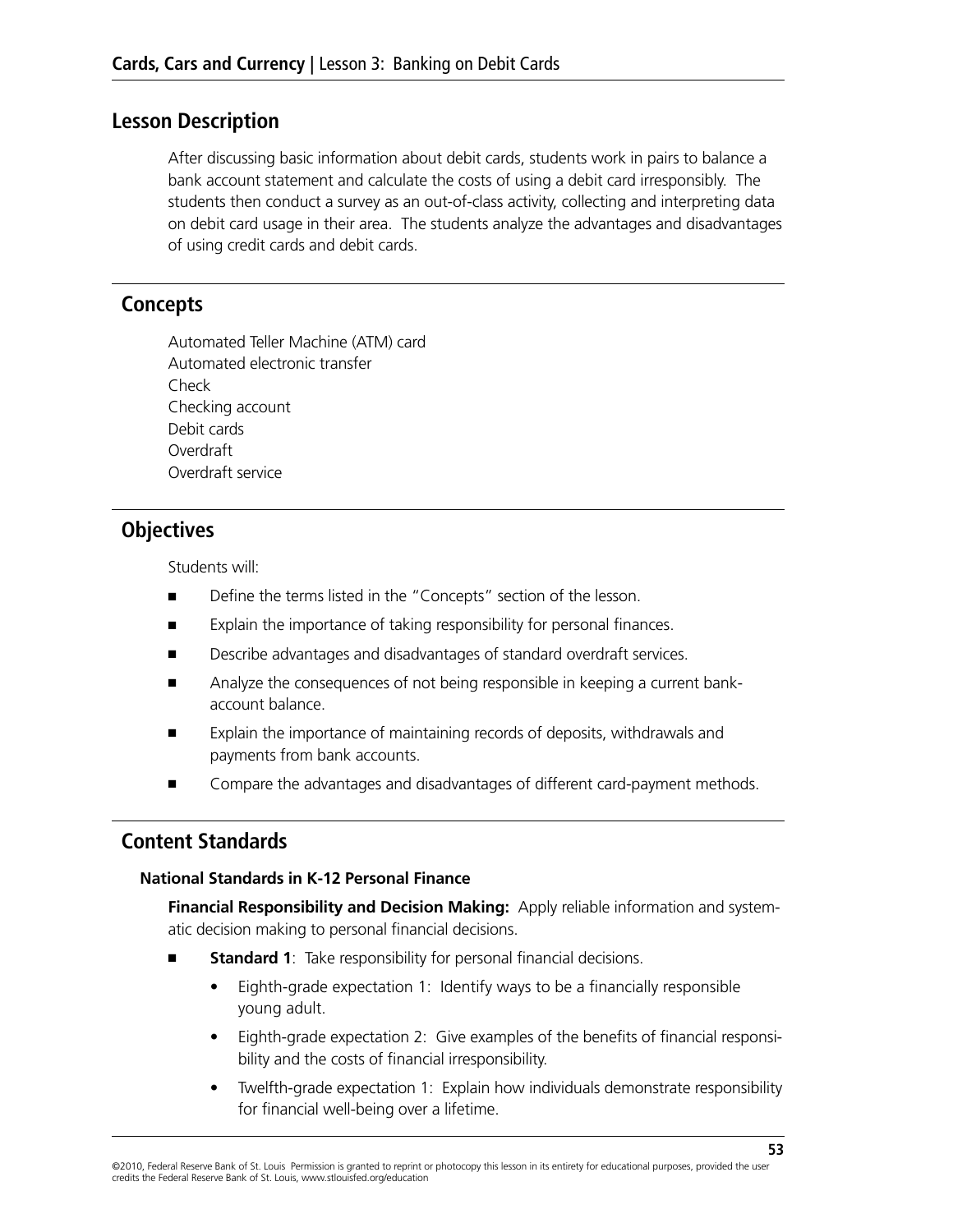- **Standard 4:** Make financial decisions by systematically considering alternatives and consequences.
	- Eighth-grade expectation 3: Evaluate the results of a financial decision.

**Planning and Money Management:** Organize and plan personal finances and use a budget to manage cash flow.

- **Standard 3:** Describe how to use different payment methods.
	- Eighth-grade expectation 1: Discuss the advantages and disadvantages of different payment methods, such as stored-value cards, debit cards and online payment systems.
	- Twelfth-grade expectation 1: Demonstrate skill in basic financial tasks, including scheduling bill payments, writing a check, reconciling a checking/debit account statement, and monitoring printed and/or online account statements for accuracy.
- **Standard 4:** Apply consumer skills to purchase decisions.
	- Eighth-grade expectation 1: Explain the relationship between spending practices and achieving financial goals.

**Credit and Debt:** Maintain creditworthiness, borrow at favorable terms and manage debt.

- **Standard 1:** Identify the costs and benefits of various types of credit.
	- Eighth-grade expectation 1: Explain how debit cards differ from credit cards.

### **Time Required**

180-240 minutes

### **Materials**

- Visuals 3.1, 3.2 and 3.3
- A copy of Handout 3.1 cut into strips, with each strip cut in half so that terms and their definitions are two different pieces of paper
- A copy of Handouts 3.2, 3.3, 3.4, 3.5, 3.6, 3.8 and 3.9 for each student
- Four copies of Handout 3.7 for each student plus a copy for each group of four students
- A copy of Handout 3.10, cut into strips
- Two large sheets of chart paper
- A copy of Handouts 3.3 Part II, 3.5, 3.6, 3.10–Answer Keys for the teacher
- A copy of Handout 3.11 for half the students
- A copy of Handout 3.12 for half the students
- A calculator for each student

<sup>©2010,</sup> Federal Reserve Bank of St. Louis Permission is granted to reprint or photocopy this lesson in its entirety for educational purposes, provided the user credits the Federal Reserve Bank of St. Louis, www.stlouisfed.org/education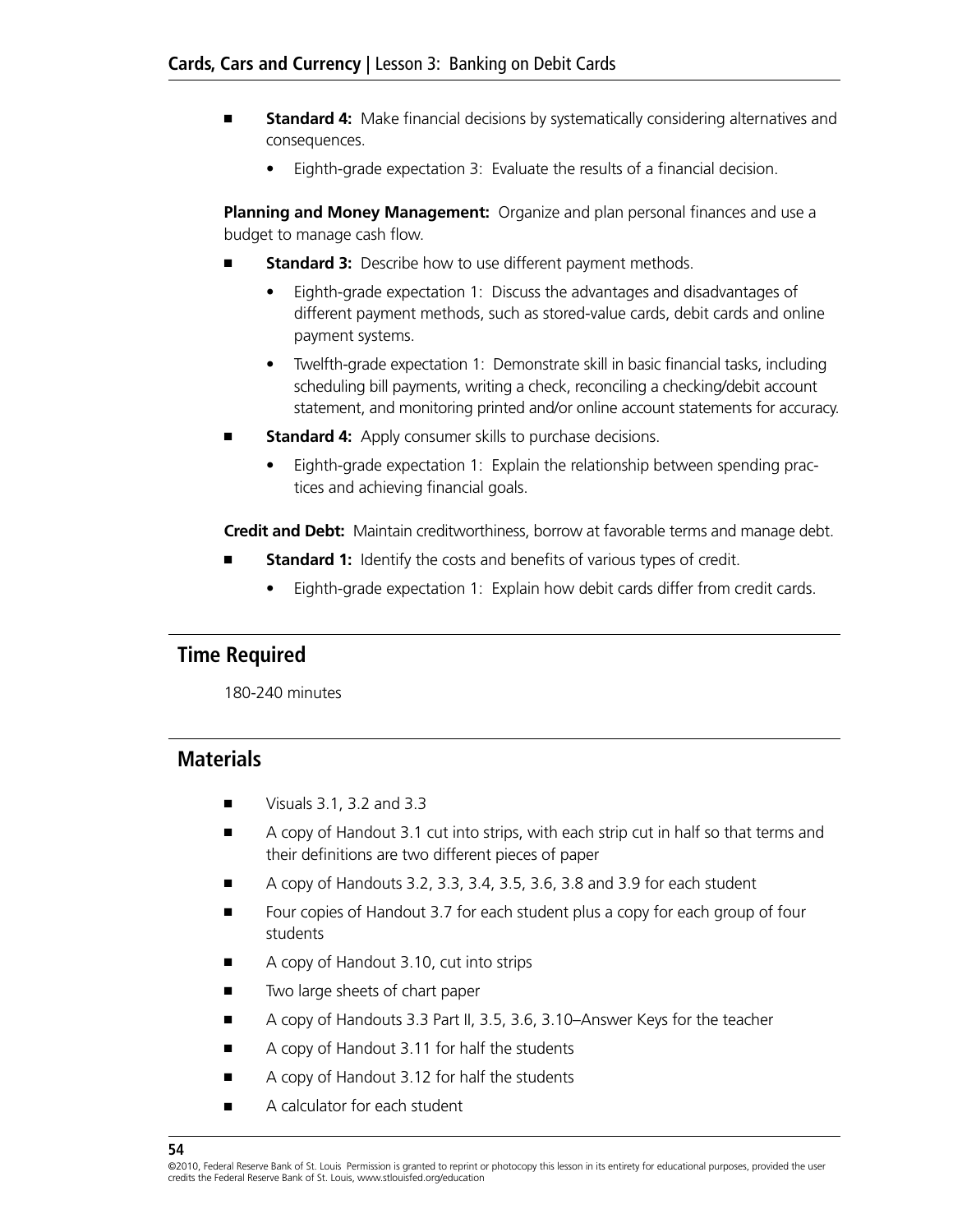■ Optional: small prizes for students who succeed with Handouts 3.11 and 3.12

### **Procedures**

- 1. Tell the students they will be learning about debit cards. Randomly distribute the cutapart terms and definitions from *Handout 3.1: Debit Card Terms* to the students. Tell the students that some of them have terms that need to be matched to definitions, and others have definitions that need to be matched to terms. Allow a few minutes for the students to circulate around the room to find matches. When every student has found a match, allow time for each pair of students to read their matched term and definition to the class. Ensure that each pair of students is correctly matched.
- 2. Explain that these are all personal finance terms about which they will learn in this lesson. Have students return to their seats.
- 3. Ask the students if they or someone in their household has a checking account. Explain that a **checking account** is an account held at a bank or credit union into which account owners deposit funds. This means funds are added to the account. The account owners can also withdraw or remove funds from an account. Explain that funds can be withdrawn from a checking account by electronic transfer, check, with an ATM card or debit card. Explain that responsibility is important in maintaining a checking account. An account holder must keep a record of deposits and withdrawals to prevent an overdraft. Explain that an **overdraft** occurs when an account holder does not have enough money to cover transactions from checks, ATM withdrawals, debit card purchases, or electronic payments.
- 4. Tell the class that consumers sometimes choose to use an **automatic electronic transfer** to pay expenses. Explain that this is an online payment that is automatically deducted from the account balance on a recurring basis. Cell-phone bills, car payments and utility bills, such as gas and electric bills, are examples of the type of payment that people often choose to pay with an automatic electronic transfer.
- 5. Explain that consumers can also use checks to withdraw funds from their bank accounts. Define a **check** as a printed form directing a bank to withdraw money from an account and pay it to another account. Consumers who have checking accounts can write checks to pay for purchases.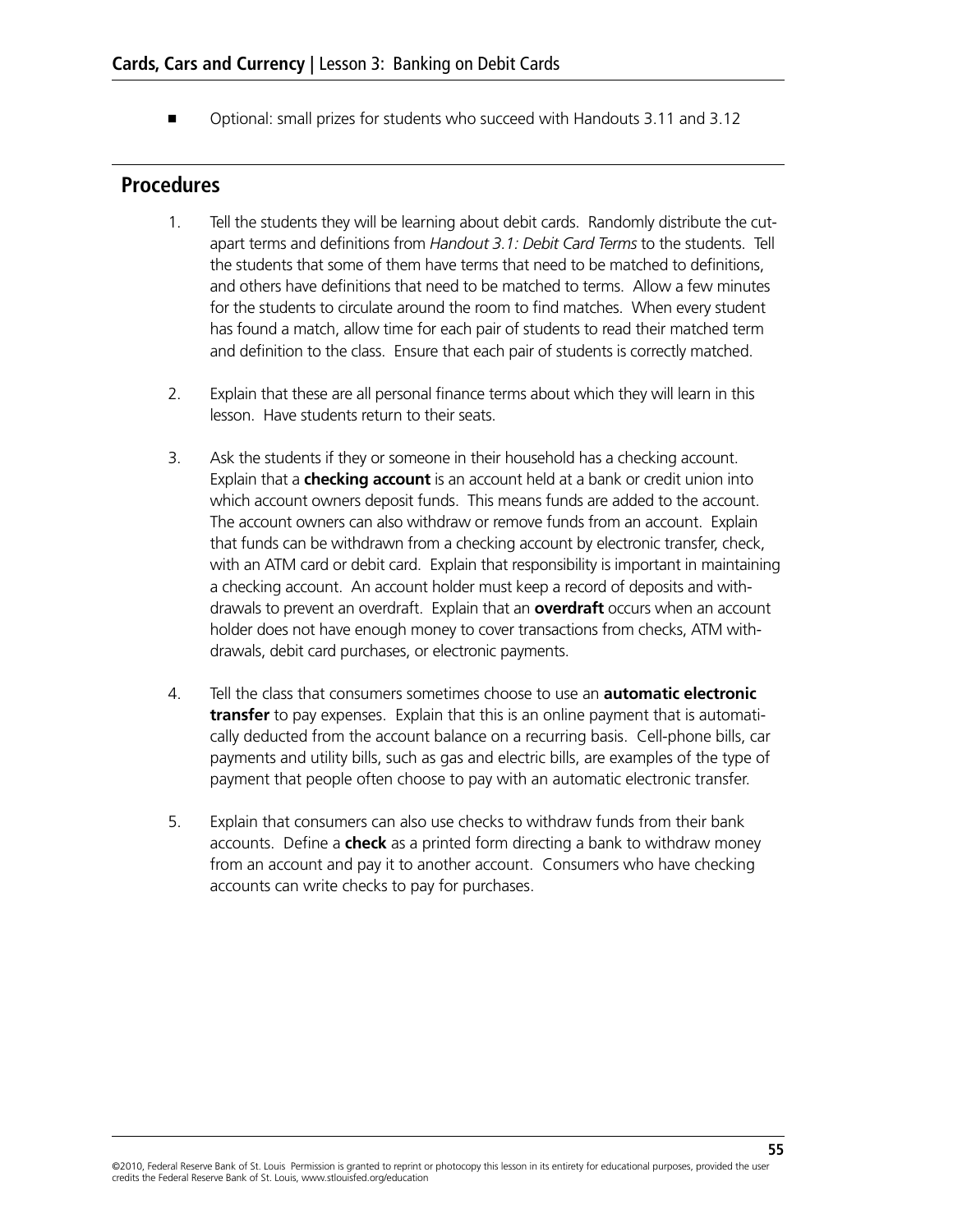- 6. Ask the students if they are familiar with ATMs. Tell the class that "ATM" is the abbreviation for "automated teller machine." Emphasize that an **ATM card** is used to access a computer that allows a bank customer to get cash, make deposits or transfer money between accounts. ATMs are found in banks and many other convenient locations and can be used 24 hours a day, seven days a week. Banks usually provide their customers with ATM cards as a free service. However, when an account holder uses an ATM card at an ATM that is from a different bank, there is usually a fee charged for the transaction.
- 7. Explain that a **debit card** is a "pay now" point-of-sale transaction card that replaces cash and checks. Debit card transactions are deducted electronically from a cardholder's savings or checking account. Debit cards differ from ATM cards because they can be used to make purchases, and they differ from credit cards because they are not loans.
- 8. Explain other considerations for using debit cards.
	- Unlike credit cards, which cap your liability for unauthorized charges at \$50, your liability for a debit card depends on the situation. If you notify the bank within two business days of discovering an unauthorized transaction, your maximum liability is \$50. However, if you don't notify the bank until after those first two days, you could lose up to \$500.
	- It can be more difficult to deal with problem transactions involving damaged or defective purchases, major purchases or items purchased online because of the more limited protections in cases of unauthorized transactions or disputes.
	- A temporary hold on your funds is made when making some purchases. If the final purchase price is unknown when a debit card is swiped, the hold can be for more than the actual purchase. For example, when you check into a hotel, a hold is placed on your funds for the cost of your anticipated stay. Until the final transaction is processed, which could take a day or more, you will not have access to that amount in your account.

Source: www.fdic.gov/consumers/consumer/news/cnfall09; *Debit vs. Credit Cards: How They Stack Up*

- 9. Explain that in the past, most banks automatically enrolled customers in a standard overdraft service for all types of transactions. Define an **overdraft service** as a service provided by financial institutions to generally approve and pay overdraft transactions when the accountholder does not have enough funds to cover the transactions in return for a fee.
- 10. Explain that because of the increasing percentage of bank overdrafts triggered by debit cards and ATM transactions, the rules for standard overdraft service have been changed. Effective July 1, 2010, financial institutions are required to provide customers a notice that explains overdraft services including ATM cards and debit card transactions, and consumers must be given a choice as to whether the overdraft service will apply to debit card and ATM transactions.

<sup>©2010,</sup> Federal Reserve Bank of St. Louis Permission is granted to reprint or photocopy this lesson in its entirety for educational purposes, provided the user credits the Federal Reserve Bank of St. Louis, www.stlouisfed.org/education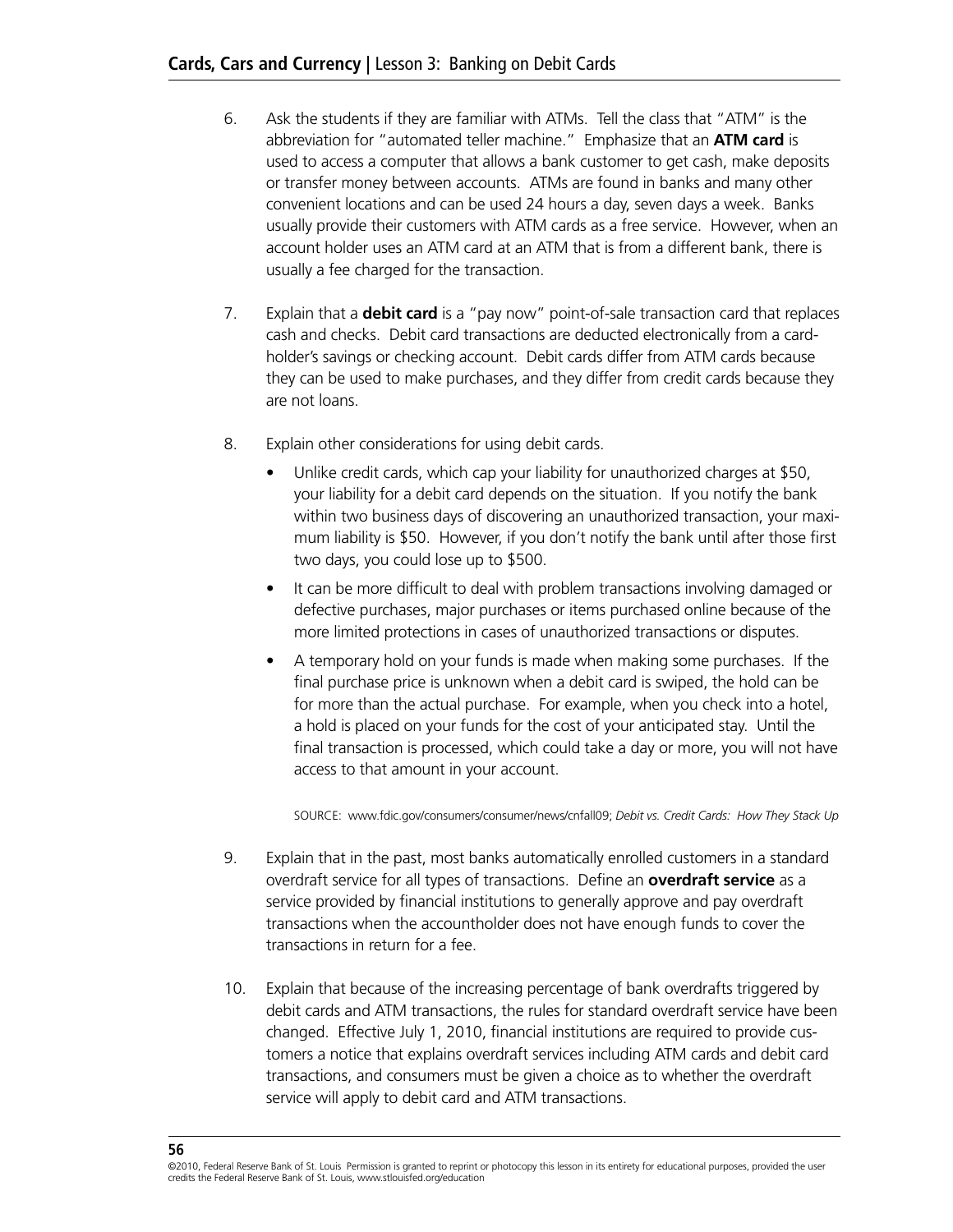- 11. Distribute a copy of *Handout 3.2: Overdraft Service*. Tell the students that this form is similar to one that a financial institution is required to send to account holders under the new rules.
- 12. Divide the class into pairs. Instruct each pair of students to work together to read the contents of the handout and underline 10 things that would be important to an account holder.
- 13. Allow time for each pair of students to share information considered important. *(Responses will vary but should include all content on the form.)*
- 14. Distribute a copy of *Handout 3.3: Debit Cards in the News, Part I* to each student. Divide the class into four groups. Assign each group one of the paragraphs on the handout. Explain that their assigned paragraph is a news report. Instruct each group to work together to develop a presentation based on the content of their paragraph. Encourage the groups to design a visual as part of their news report presentation. (Visuals might include graphs, charts, illustrations or graphics.)
- 15. Distribute a copy of *Handout 3.3: Debit Cards in the News, Part II* to each student. Explain that as each of the four news reports are presented, they should write answers to the questions based on the presentations given.
- 16. Allow time for each group to present its news reports. After presentations have been given, allow time for class discussion. Guide the discussion using *Handout 3.3: Debit Cards in the News, Part II—Answer Key*.
- 17. Display *Visual 3.1: The Causes of Overdrafts* and discuss the causes of overdrafts according to the 2008 survey cited on the visual. Explain that the percentage of overdrafts from each category will change based on the actions of consumers. Ask the students to predict the percentage change in categories for the future.
	- • Which category will probably decrease? *(The check category will probably decrease as more consumers use fewer checks.)*
	- • Which categories will probably increase? *(The electronic and debit/ATM categories will probably increase as consumers use these services more.)*
- 18. Explain that taking responsibility for personal financial decisions includes being responsible when using a debit card. Because debit card transactions are deducted electronically from a cardholder's bank account, it is important to maintain current bank-account records. Banks usually provide account information online, and an increasing number of consumers view their accounts online. Like a printed account statement, however, an online account statement is not always a reliable reflection of a bank account balance. An account holder may have written a check that has not yet been presented to the bank for payment by the time the online statement is produced, for example, or a recurring electronic transaction may be scheduled after the most recent online statement is produced. Also, occasional errors can be made on an account. These are some of the reasons that maintaining an up-to-date bank-account balance is important.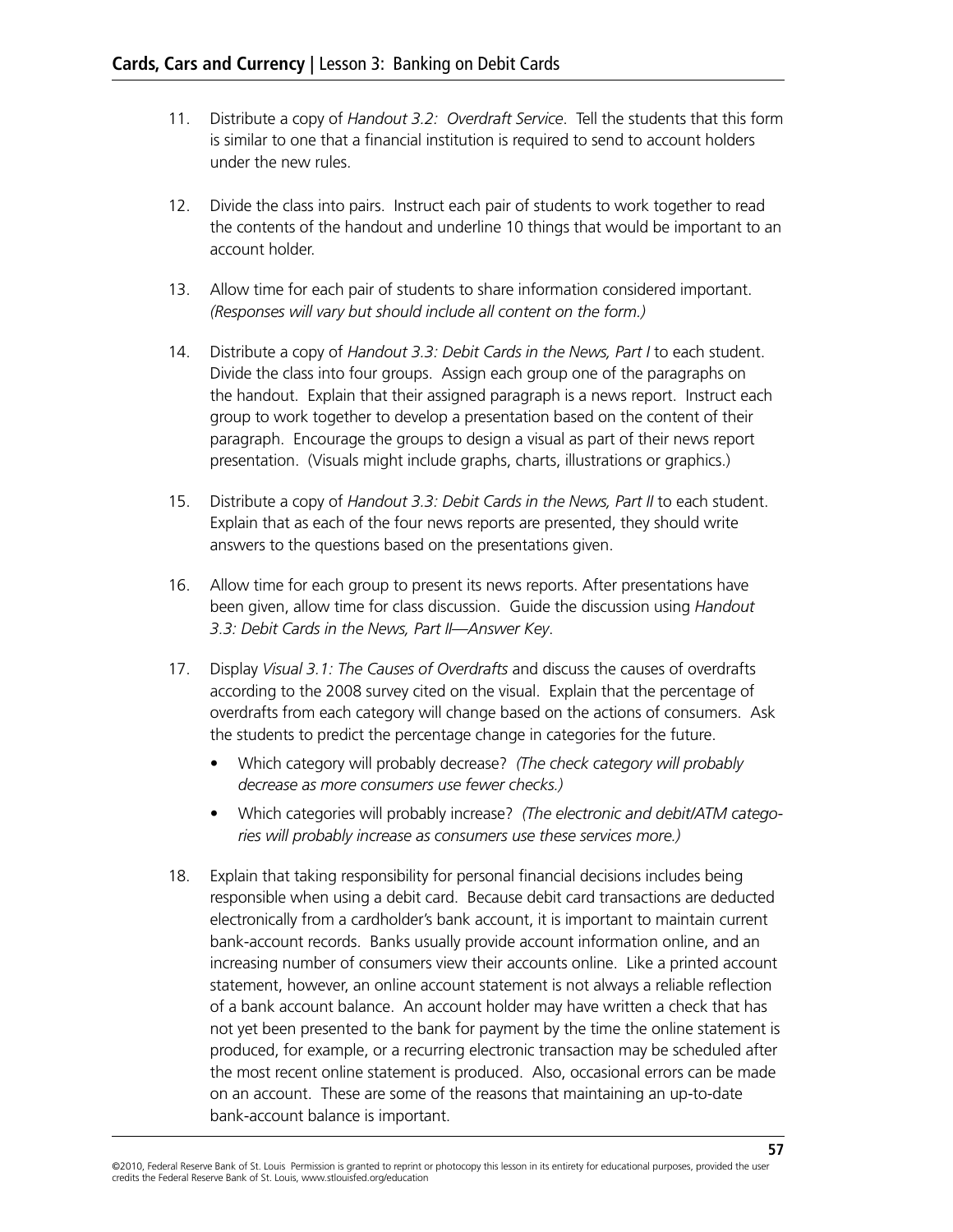- 19. Provide each student with a calculator and three handouts—*Handout 3.4: Jane's Bank Account, Handout 3.5: Jane's Bank Account Register* and *Handout 3.6: Analyzing Jane's Transactions*. Divide the class into pairs and allow each pair of students to work together to complete the three handouts.
- 20. After the students have completed the three handouts, allow time for class discussion and to review answers using Handouts 3.5 and 3.6 answer keys. Ask the class the following questions:
	- Would you describe Jane as being financially responsible? Why or why not?
	- • What advice would you have for Jane? *(Answers to both questions may vary but should include information on the importance of recording all transactions in a bank-account register in a timely manner to avoid bank overdrafts. Jane did not do this, and as a result she lost currency to fees. Answers should also reflect Jane's decision to have the overdraft service on debit card and ATM transactions and the cost of the service.)*
- 21. Display *Visual 3.2: The Plastic of Choice.* Ask students to compare the 2003 data and the 2008 data as shown in the charts Discuss possible reasons for the increasing popularity of debit cards across the nation. *(Answers may vary but should include advantages of using a debit card, such as convenience, automatic deduction with no bills to pay and no fees unless an overdraft occurs.)*
- 22. Remind the students that the information on Visual 3.2 is from data collected on a national level. Ask the students the following questions about how data collected in their community might compare with the national data:
	- Do you think debit cards are the plastic of choice in this locality?
	- Do you think debit card usage will increase in this locality in the next few years? *(Answers to both questions will vary. Accept all answers as valid thoughts based on limited information.)*
- 23. Tell the students that they will collect data related to debit card usage at the local level for a homework project. Give each student four copies of *Handout 3.7: Debit Card Survey.* Instruct the students to use the survey forms to interview four adults, using a separate survey form for each adult and asking each adult all the questions on the form. Remind the students that to protect the confidentiality of the information they collect, they should not put any adults' names on the survey forms. Tell the students to bring their completed surveys back to class by the specified date.
- 24. When the students have brought the completed surveys to class, display *Visual 3.3: Debit Card Survey Results*. Divide the class into groups of four to tabulate the collected survey data and summarize the findings. Provide a copy of Handout 3.7 to each group. When students have completed summarizing the data by group, record and summarize the findings on Visual 3.3 and discuss the results.

<sup>©2010,</sup> Federal Reserve Bank of St. Louis Permission is granted to reprint or photocopy this lesson in its entirety for educational purposes, provided the user credits the Federal Reserve Bank of St. Louis, www.stlouisfed.org/education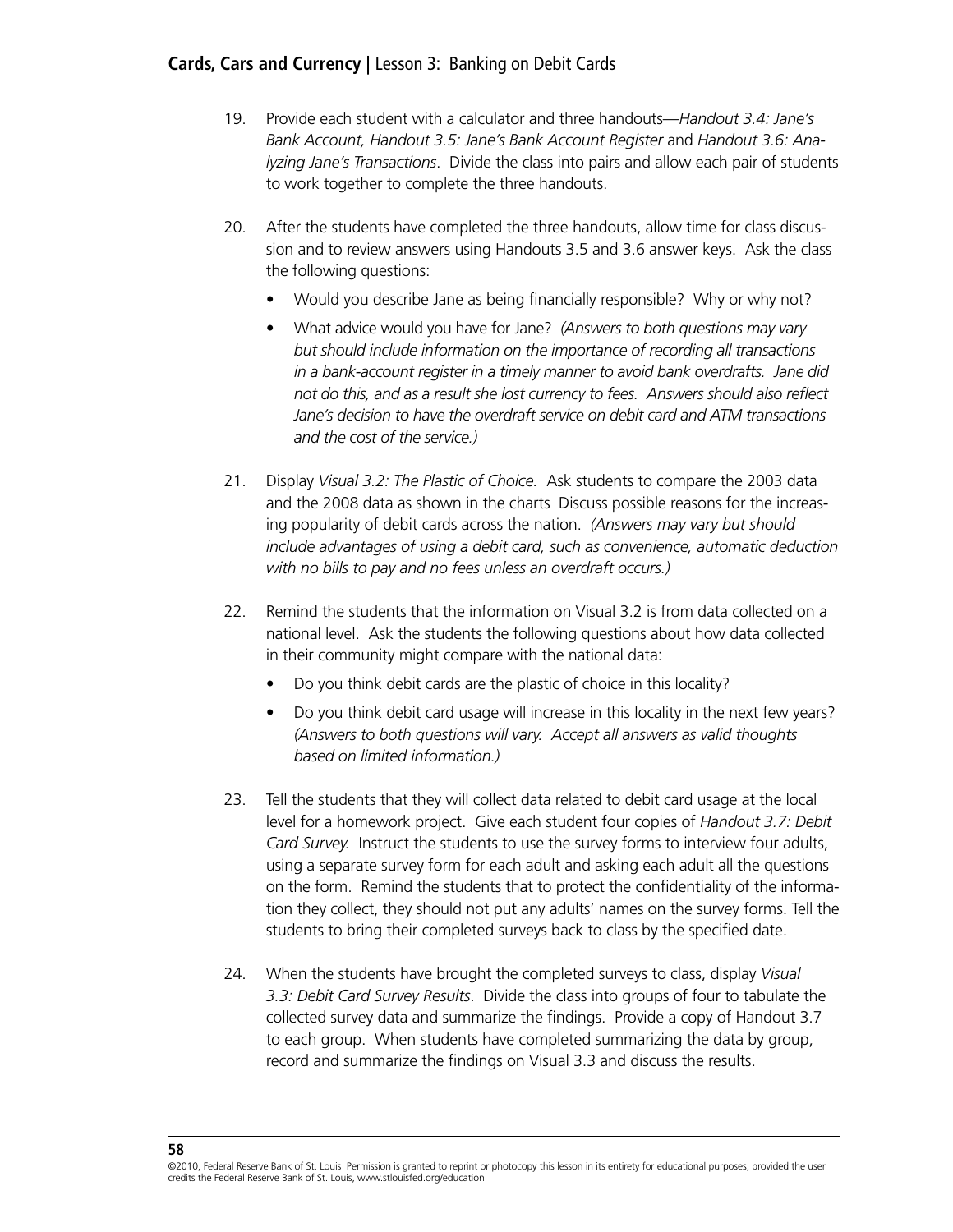25. Instruct the students to assume the role of news reporters. Their assignment is to use data and information collected in the debit card survey to write a news story on the use of debit cards and payment methods in their locality. The students should convert the numerical data to percentages for their stories. Stress the importance of objectivity and confidentiality in their stories to protect the survey participants.

### **Closure**

- 26. Divide the class into pairs. Provide each pair of students a copy of *Handout 3.8: The Pros and Cons of Debit Cards* and a copy of *Handout 3.9: The Pros and Cons of Credit Cards* (the subject of lesson two). Instruct each pair of students to complete the handouts together by listing advantages and disadvantages of using each type of card.
- 27. When each pair of students has completed the handouts, discuss the advantages and disadvantages of each method of payment. Ensure the discussion includes the following advantages and disadvantages:
	- Fees: Credit cards have late fees, over-the-credit-limit fees and interest fees according to the terms of the card. Debit cards may have an overdraft fee, which is charged if a cardholder has requested the overdraft service and spends more than is in his or her account. If a cardholder has not chosen to have the overdraft service, a transaction will be declined at the point-of-purchase. This could be embarrassing. Think about going to a restaurant, ordering and enjoying a meal and then having a debit card declined.
	- Convenience: A credit card holder receives a monthly statement indicating a balance that must be paid by a specific date. Purchases with a debit card are automatically deducted directly from a bank account, and there is no statement balance to be paid.
	- Choice: A credit card allows a consumer to wait until the statement is due to choose to pay a minimum amount or more, depending upon the consumer's budget. The full amount of a debit card purchase is deducted from a bank account immediately. There is no choice on when to pay or how much to pay when using a debit card.
	- Responsibility: Whether using credit cards or debit cards, consumers have the responsibility to monitor their accounts and meet the terms of the card to avoid fees.
	- Incentives: Credit cards often offer incentives to consumers, whereas debit cards do not. Credit cards allow consumers to build credit; debit cards do not help build credit.
	- Liabilities: Unlike credit cards, which cap liability for unauthorized charges at \$50, the liability for a debit card depends on the situation. If a bank is notified within two business days of discovering an unauthorized transaction, the maximum liability is \$50. However, if a bank is not notified within two business days, the loss can be up to \$500.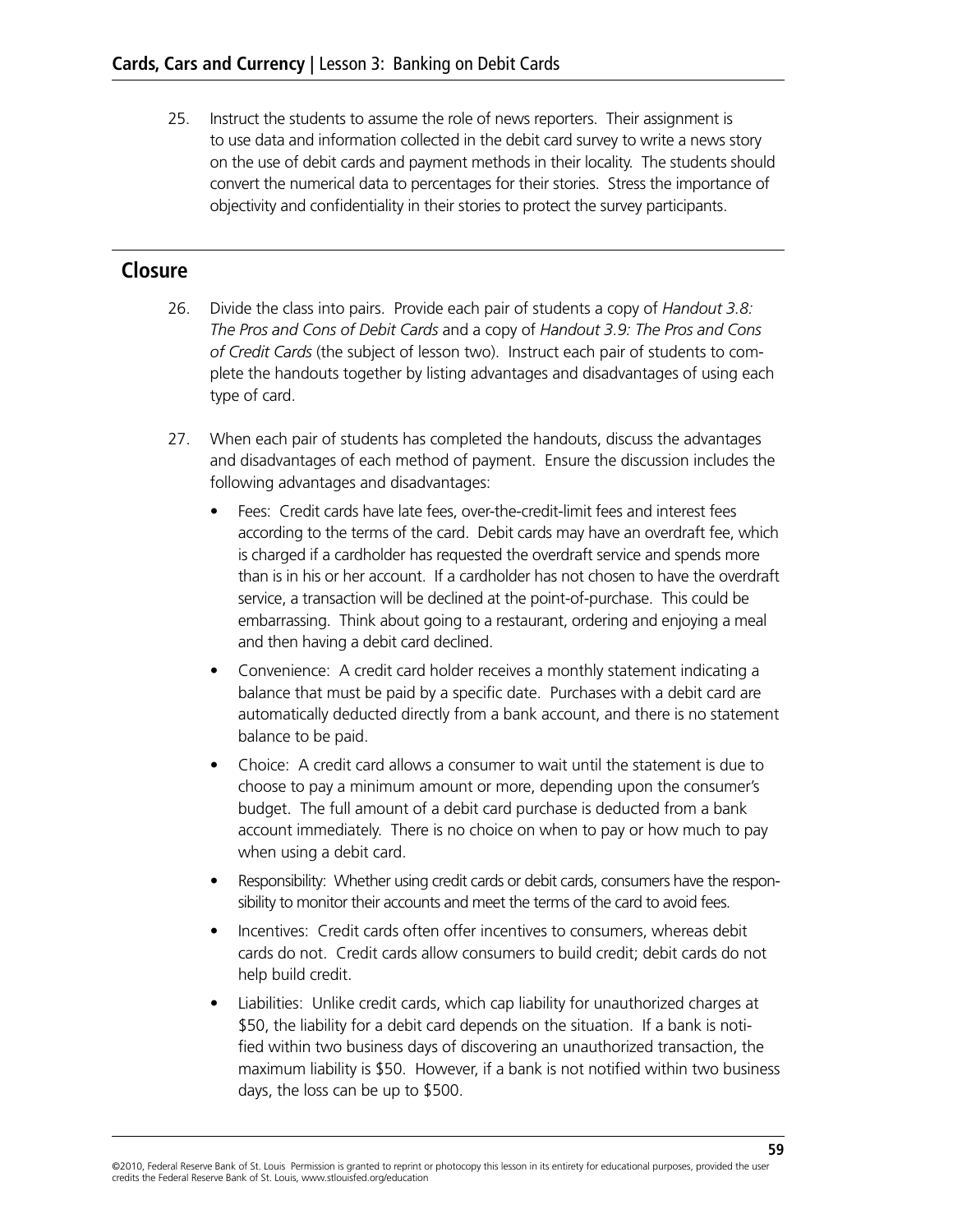• Consumer Protection: Debit cards offer more limited protection in cases of unauthorized transactions or disputes. Credit cards sometimes allow withholding payment while disputes are investigated.

### **Assessment**

- 28. Tape one piece of chart paper labeled "Debit Card" on one wall of the classroom and a second piece of chart paper labeled "Credit Card" on another wall. Pass out the eight strips cut from *Handout 3.10: Debit or Credit?* to eight different students. Tell the students to decide if the description on their strip refers to a debit card or a credit card and to walk to a spot near the appropriate piece of chart paper. After the eight students have moved to the charts, call on each student to read his or her sentence strip aloud. Ask the class to applaud to designate their agreement. After checking to be sure students are located in the correct places,have them return to their seats.
- 29. Distribute one copy of *Handout 3.11: Banking on Debit Cards, Part I* to half the class and one copy of *Handout 3.12: Banking on Debit Cards, Part II* to the other half. Tell the students to choose any five of the terms on their handout and write a brief definition of those terms in the same space as the term.
- 30. Tell the students that they will now play a game using their copies of Handout 3.11 and Handout 3.12. Explain that you will randomly call out a term from the handouts. If a student has written a definition on his or her card for the word that is called out, the student should mark an "X" through that space. The first student who has all five of his or her boxes marked this way wins the game, provided the student can define all five terms correctly.
- 31. Begin the game by calling out terms randomly from Handouts 3.11 and 3.12. After calling out each term, allow time for the students to search their copies of the handouts and mark an "X" if they have defined a called-out term. When a student indicates he or she has marked all five terms, ask the student to define the five marked terms. If the student cannot define all five terms correctly, play continues until another student has marked and correctly defined the five terms. Play the game for more than one round. (Optional: Give a small prize to the winner of each round of play.)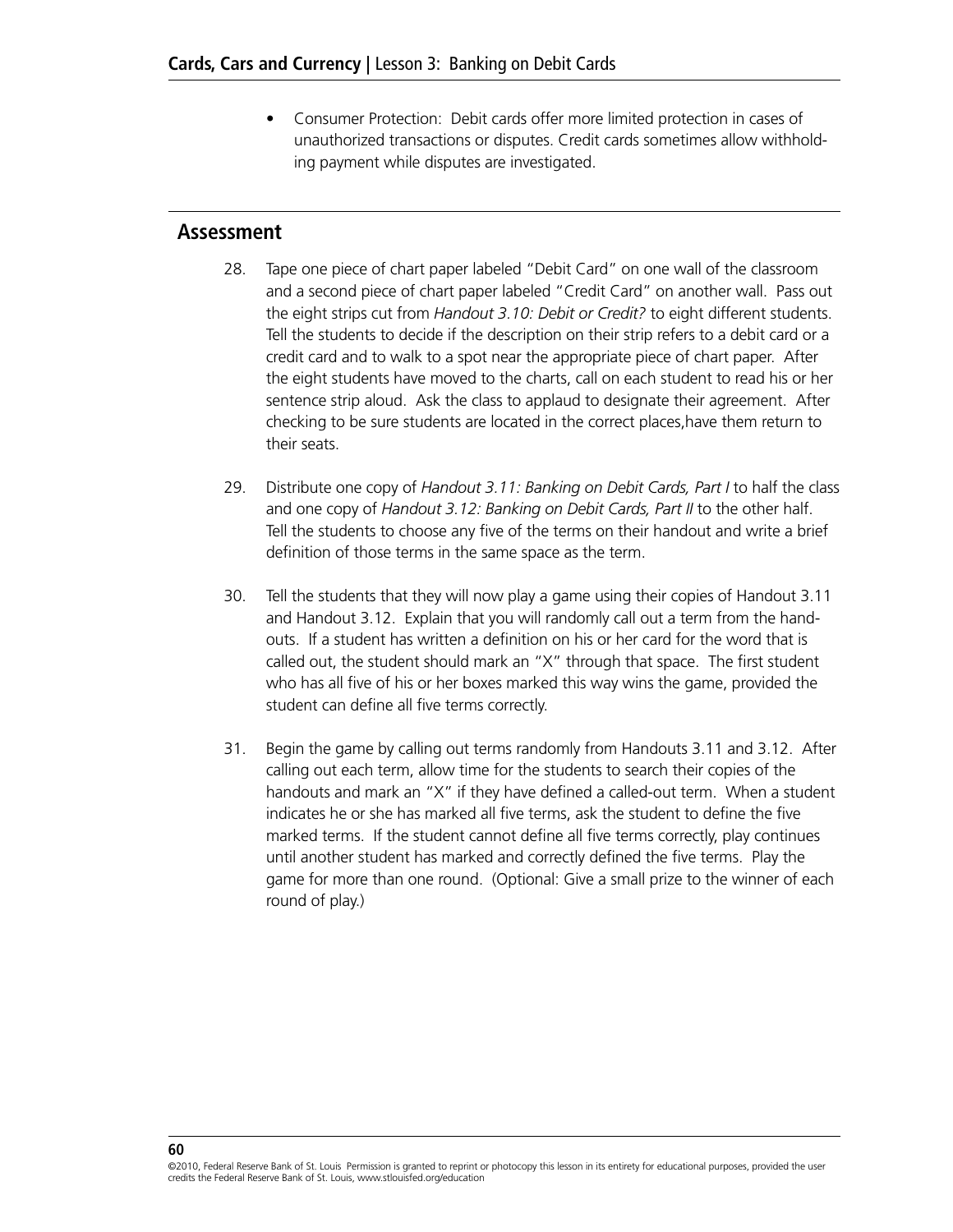### **Extension Activities**

- 1. Tell students to survey different banks to identify the overdraft fee each bank charges and to bring the results of their surveys to class on a specific date. When the students bring their collected data to class, ask them to find the average, mode and median overdraft fees charged.
- 2. Using Handout 3.7 as a guide, challenge the students to design, conduct and analyze a survey about the use of ATM cards.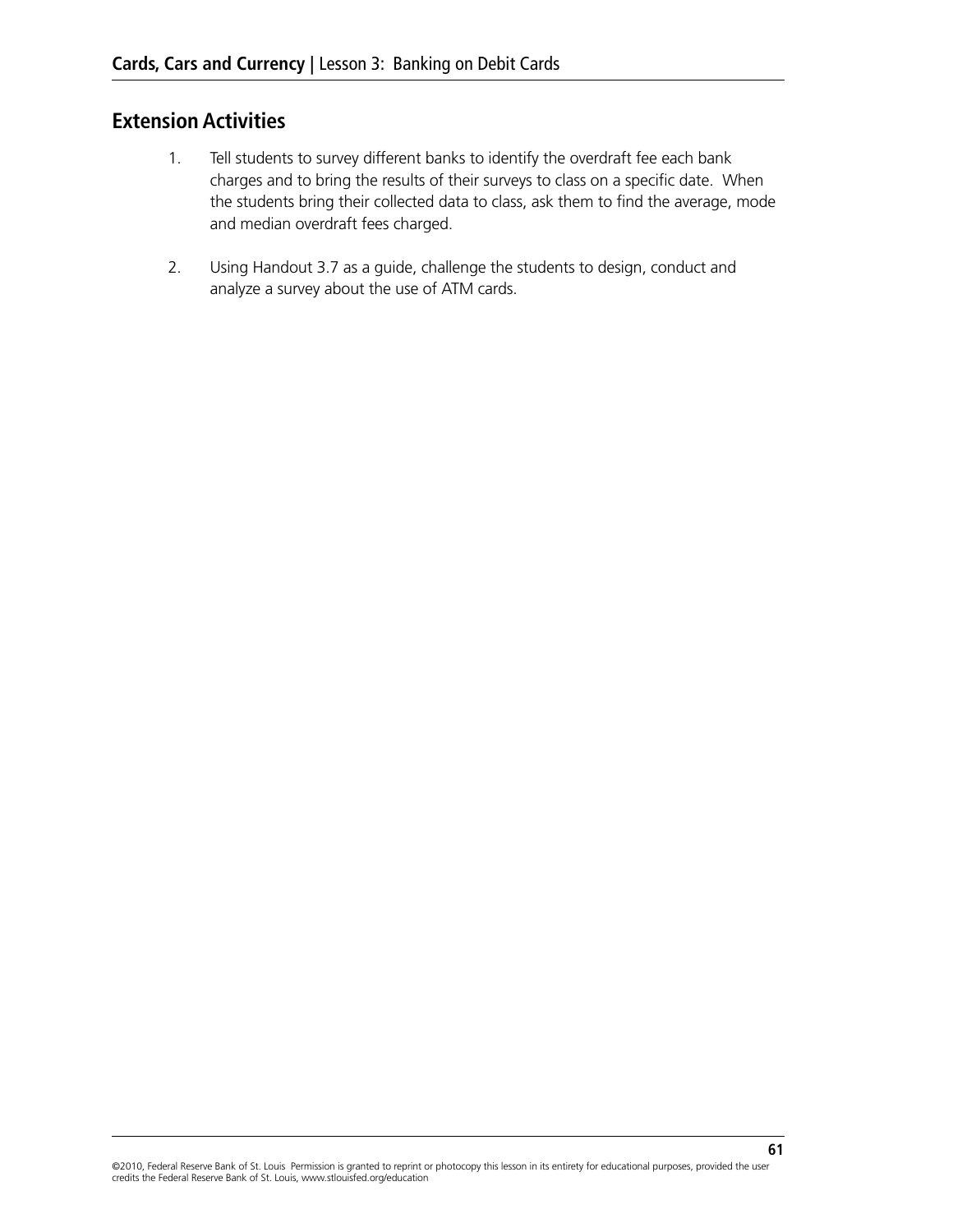### **Visual 3.1: Causes of Overdrafts**



SOURCE: Center for Responsible Lending, by Julie Snider, *USA TODAY,* Jan. 25, 2007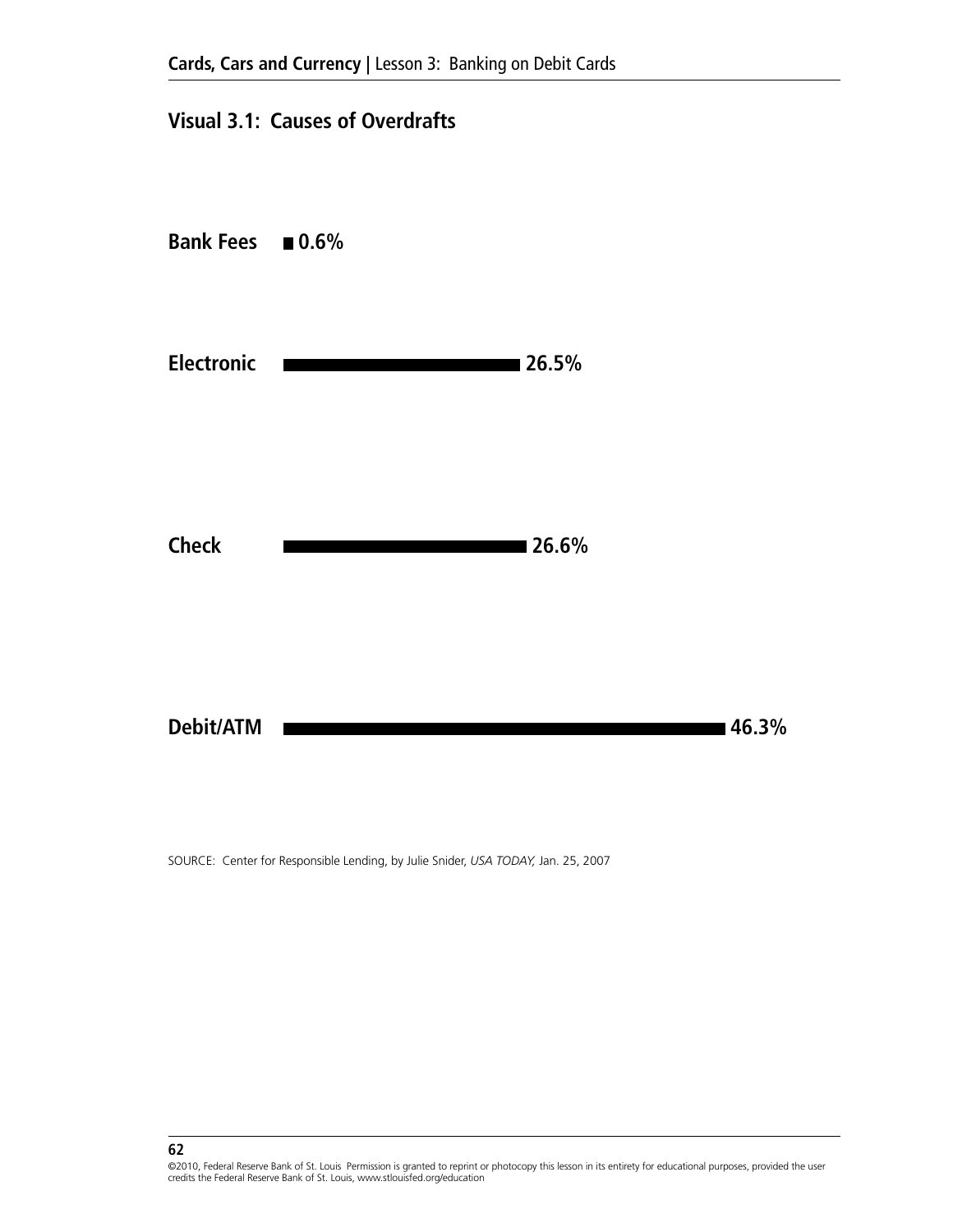### **Visual 3.2: The Plastic of Choice**

- **Debit cards account for 33 percent of in-store transactions.**
- **Credit cards account for 19 percent of in-store transactions.**

■ **In three years, debit card use will account for more than half of all retail purchases.**

SOURCE: "Avoid These Debit Card Traps" by Teri Cettina, *Reader's Digest*, Jan. 2008, pp. 124-129.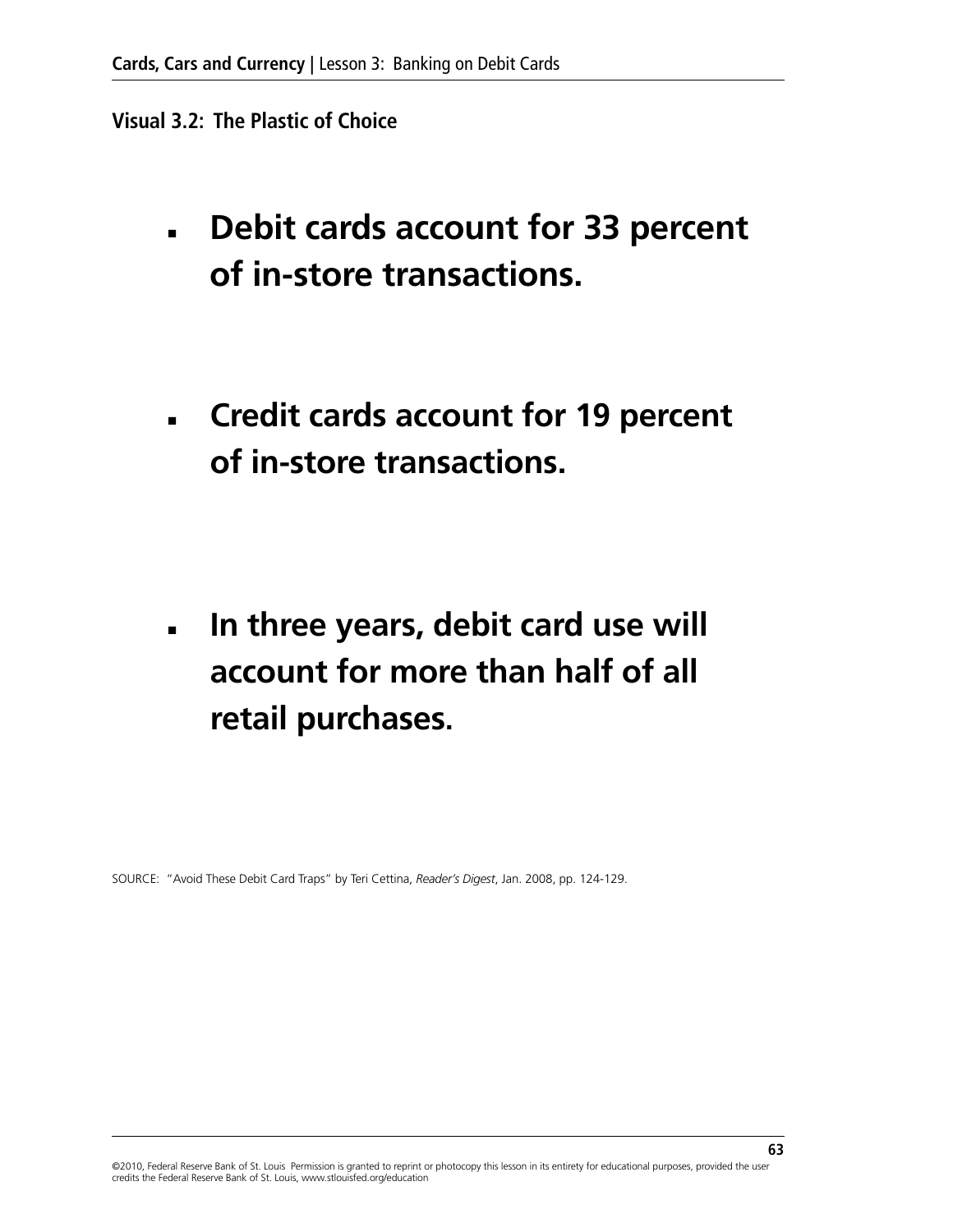### **Visual 3.3: Debit Card Survey Results**

|    | Total Number Surveyed _________________                                                         |
|----|-------------------------------------------------------------------------------------------------|
|    | 1. Do you use a debit card? Yes _________ No ______                                             |
| 2. | How many times a week do you use a debit card?                                                  |
|    | Fewer than five times The South Company Five times or more                                      |
| 3. | What would you estimate the average dollar amount of each transaction is on<br>your debit card? |
|    | $$10$ or less ___________                                                                       |
|    | More than $$10$ , less than $$50$                                                               |
|    | \$50 or more __________                                                                         |
|    |                                                                                                 |

- 4. What are the benefits of using a debit card?
- 5. What are the disadvantages of using a debit card?
- 6. Have you ever been overdrawn at your bank as a result of using your debit card?

Yes \_\_\_\_\_\_\_\_ No \_\_\_\_\_\_

7. Estimate the percentage of use for each method of payment when making an in-store transaction. (The sum of all methods of payment should be 100 percent.)

\_\_\_\_\_\_\_\_credit card \_\_\_\_\_\_\_\_debit card \_\_\_\_\_\_\_\_check \_\_\_\_\_\_\_\_cash

**<sup>64</sup>**

<sup>©2010,</sup> Federal Reserve Bank of St. Louis Permission is granted to reprint or photocopy this lesson in its entirety for educational purposes, provided the user credits the Federal Reserve Bank of St. Louis, www.stlouisfed.org/education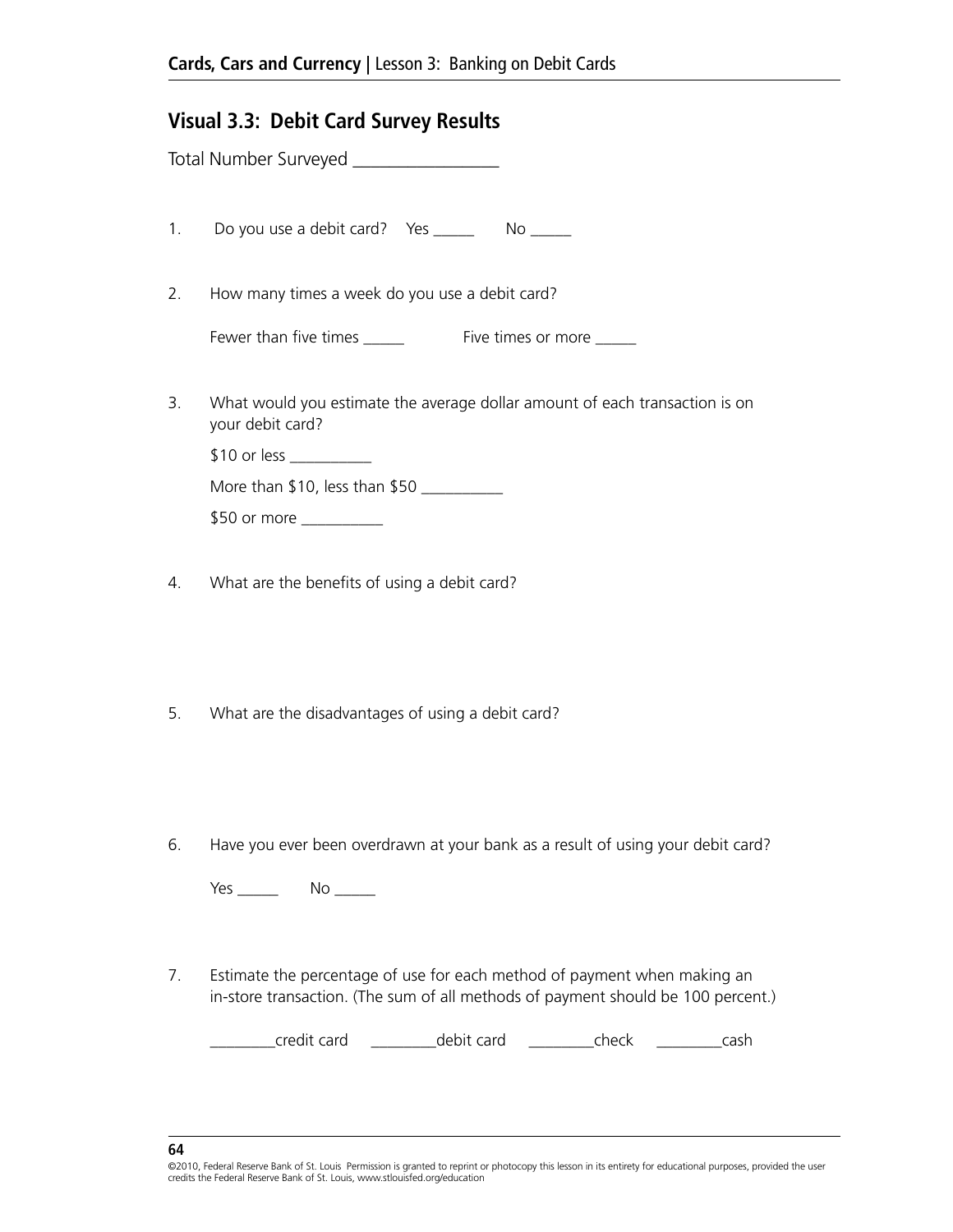## **Handout 3.1: Debit card Terms**

| <b>ATM</b>                      | A form of debit card used in a cash machine<br>by punching in a code or personal identifi-<br>cation number. A computer is accessed to<br>get cash, make deposits or transfer money<br>between accounts.                             |
|---------------------------------|--------------------------------------------------------------------------------------------------------------------------------------------------------------------------------------------------------------------------------------|
| <b>Bank-account register</b>    | A tool in which an account holder lists the<br>initial balance in an account and then records<br>all debits and credits in order to maintain an<br>accurate record of account activity and an<br>accurate balance.                   |
| <b>Bank statement</b>           | A record given to an account holder by a<br>bank or credit union to keep the account<br>holder informed of all transactions made dur-<br>ing the statement period. These statements<br>are sent on a regular basis or posted online. |
| <b>Check</b>                    | A printed form directing a bank to withdraw<br>money from an account and pay it to another<br>account.                                                                                                                               |
| <b>Checking account</b>         | An account held at a bank or credit union<br>into which account owners deposit funds.<br>Account owners have the privilege of writing<br>checks on these accounts and are able to use<br>ATM cards and debit cards to access funds.  |
| <b>Financial responsibility</b> | Making well-thought-out decisions about<br>earning, spending and saving money; keep-<br>ing financial records, staying out of debt and<br>so on.                                                                                     |
| <b>Credits</b>                  | Additions or deposits to an account. In a<br>bank-account register, these are added to the<br>balance.                                                                                                                               |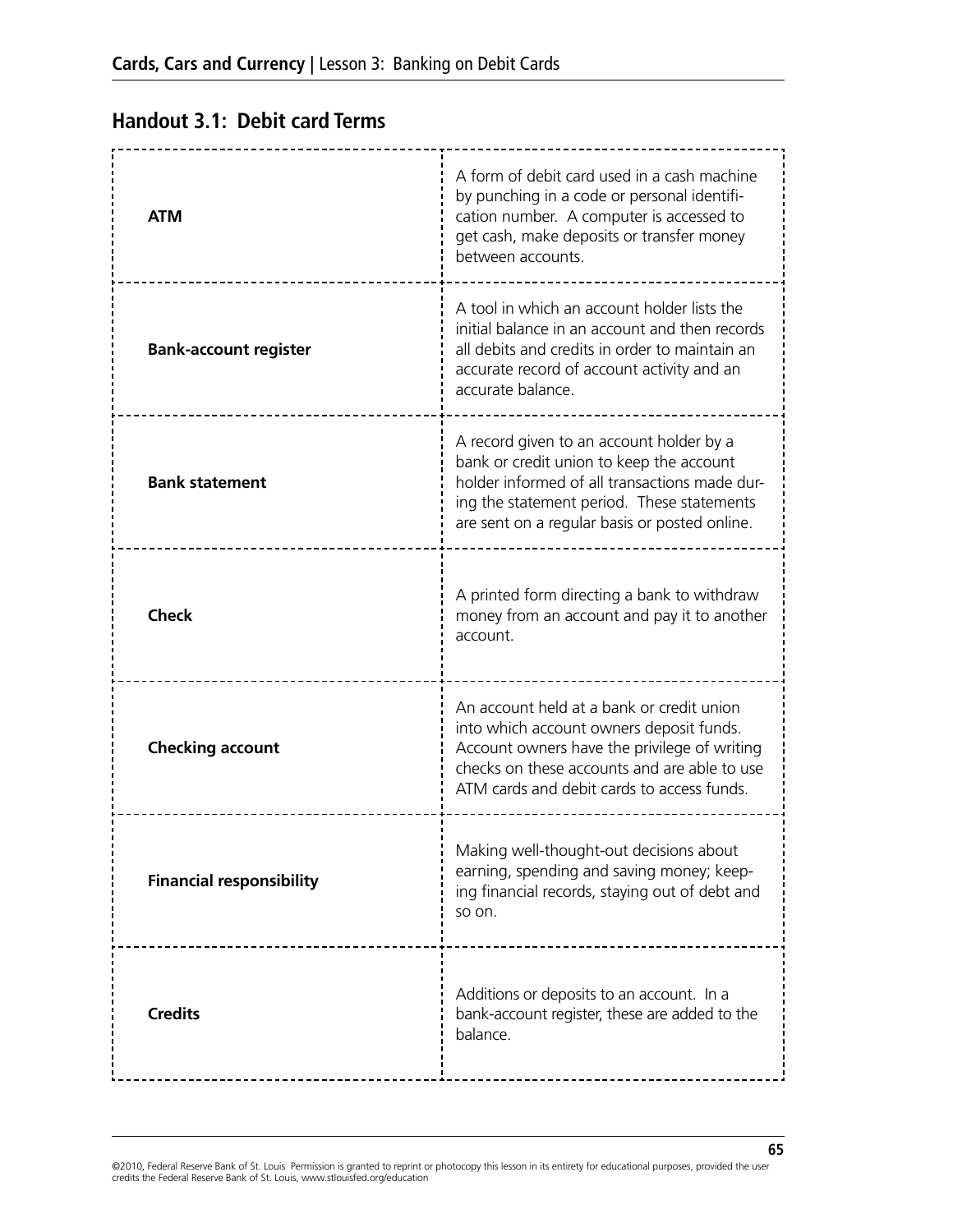## **Handout 3.1: Debit card Terms—cont.**

| <b>Debit card</b>    | A card provided as a service by a bank<br>that allows a point-of-sale transaction that<br>replaces cash and checks; transactions are<br>deducted electronically from a cardholder's<br>bank account. |
|----------------------|------------------------------------------------------------------------------------------------------------------------------------------------------------------------------------------------------|
| <b>Debits</b>        | Charges to an account. In a bank-account<br>register, these are subtracted from the<br>balance.                                                                                                      |
| <b>Deposit</b>       | An addition of funds to an account balance.                                                                                                                                                          |
| <b>Fees</b>          | Money charged for service to an account,<br>such as when a payment is late or when an<br>account holder creates an overdraft.                                                                        |
| <b>Overdraft fee</b> | A penalty fee required for having a negative<br>balance in an account.                                                                                                                               |
| Withdrawal           | The removal of cash from an account, either<br>at a bank or an ATM.                                                                                                                                  |

<sup>©2010,</sup> Federal Reserve Bank of St. Louis Permission is granted to reprint or photocopy this lesson in its entirety for educational purposes, provided the user<br>credits the Federal Reserve Bank of St. Louis, www.stlouisfed.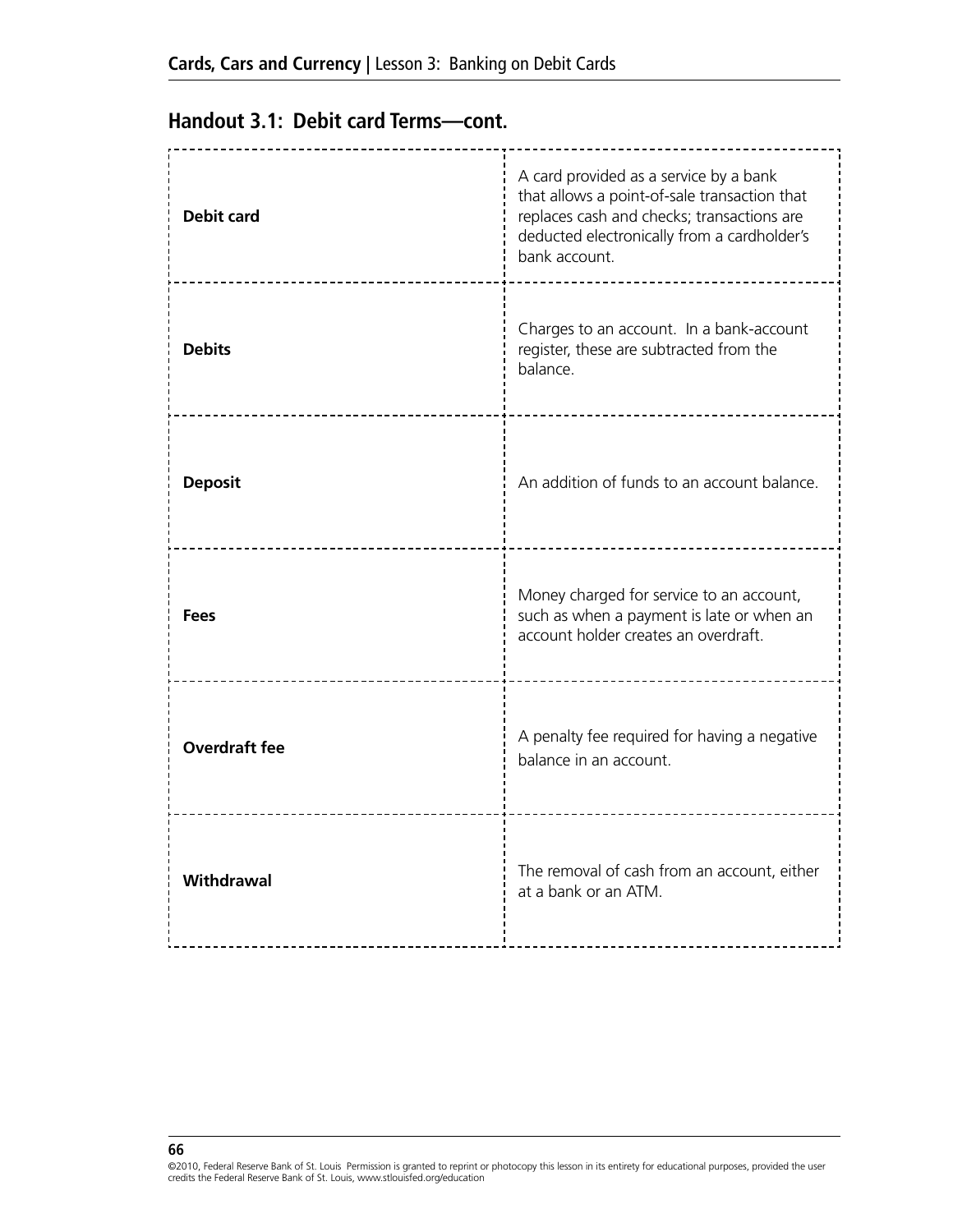### **Handout 3.2: Overdraft Information**

# **CCC Bank Anytown, USA**

### **Information on Overdrafts, Overdraft Service and Overdraft Fees**

*(This overdraft policy will be effective beginning July 1, 2010, for all new accounts and effective beginning August 15, 2010, for all accounts existing prior to July 1, 2010)*

An overdraft occurs when you do not have enough money in your account to cover a transaction, but the CCC Bank pays the amount of the transaction anyway. CCC Bank pays overdrafts at its discretion, which means that CCC Bank does not guarantee that it will always authorize and pay any type of transaction. If CCC Bank does not authorize and pay an overdraft, your transaction will be declined. CCC Bank can cover an overdraft in two different ways:

- 1. CCC Bank offers standard overdraft practices that come with your account. **This notice explains our standard overdraft service.**
- 2. CCC Bank also offers overdraft protection plans, such as a link to a savings account, which may be less expensive than the standard overdraft practices. To learn more, ask about these plans.

#### **What is the standard overdraft service that comes with my account?**

CCC Bank **does** authorize and pay overdrafts for the following types of transactions:

- 1. Checks and other transactions made using your checking account number
- 2. Automatic bill payments

### **CCC Bank does not authorize and pay overdrafts for the following types of transactions unless you request this service:**

- 1. ATM transactions
- 2. Debit card transactions

#### **What fees will I be charged if CCC Bank pays my overdraft?**

Under the standard overdraft service:

CCC Bank will charge you a fee of **\$34** each time it pays an overdraft.

If your account is overdrawn for 5 or more consecutive business days, CCC Bank will charge an additional \$5 per day. There is no limit on the total fees CCC Bank can charge you for overdrawing your account.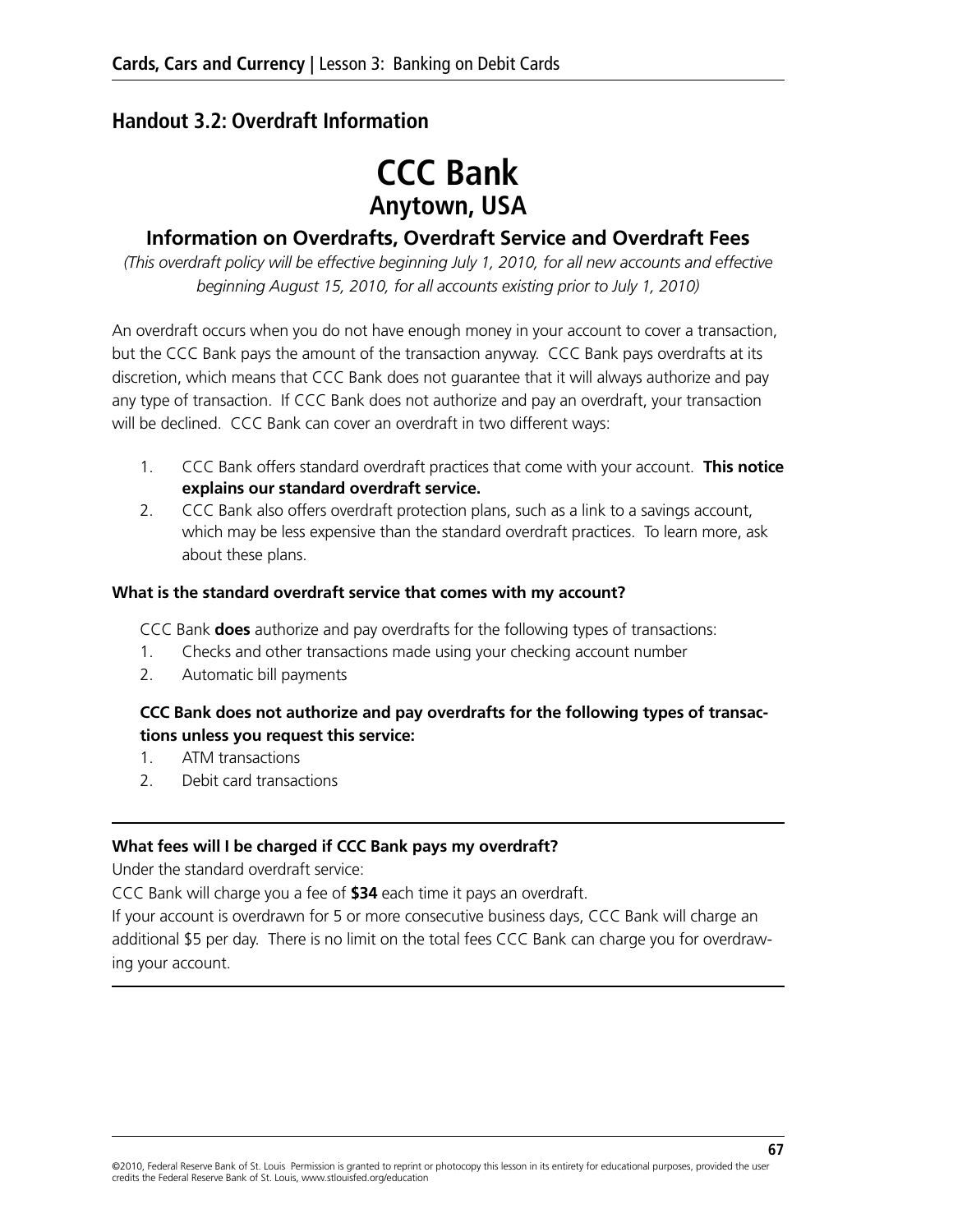### **What if I want CCC Bank to authorize and pay overdrafts on my ATM and point-of-service debit card transactions?**

If you want CCC Bank to authorize and pay overdrafts on ATM and point-of-service debit card transactions, you must complete the authorization form below and return it to CCC Bank. *Failure to complete and return the form will result in ATM and debit card transactions being denied if your account does not have funds to cover the transactions.*

| Authorization for Overdraft Services for Debit Card and ATM Transactions                       |
|------------------------------------------------------------------------------------------------|
| I authorize and request that CCC Bank pay overdrafts on my ATM and debit card<br>transactions. |
|                                                                                                |
|                                                                                                |
| Date:                                                                                          |

©2010, Federal Reserve Bank of St. Louis Permission is granted to reprint or photocopy this lesson in its entirety for educational purposes, provided the user credits the Federal Reserve Bank of St. Louis, www.stlouisfed.org/education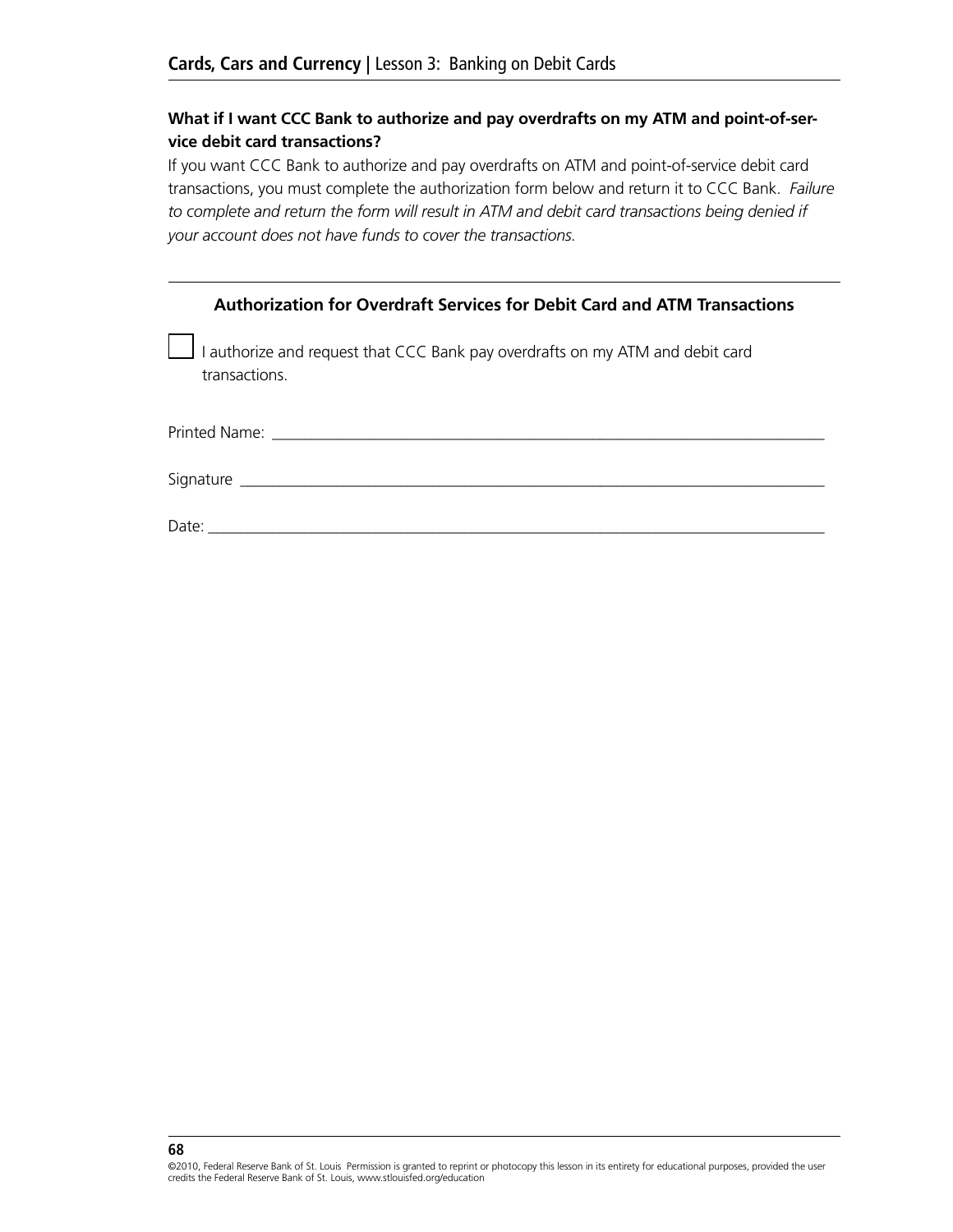### **Handout 3.3: Debit Cards in the News—Part I**

#### **Debit Cards: What are they?**

Although most consumers have a checking account, every year people use fewer and fewer checks. Today consumers increasingly use debit cards instead of checks. A debit card is a service offered by banks. It allows a point-of-sale transaction that replaces both cash and checks. Debitcard transactions are deducted electronically from a cardholder's bank account. Consumers agree that debit cards are easier and faster than writing a check and are more convenient than using cash. Additionally, because the amount of a debit-card purchase is deducted from the account holder's bank account, there is no interest paid as their might be with the use of a credit card.

#### **Debit Cards: What's Happening?**

Consumers are using debit cards both more frequently than in the past and for increasingly smaller transaction amounts. In October 2009, the Center for Responsible Lending reported that nearly three-quarters of checking account customers had a debit card, with active card users averaging 17 debit card transactions per month. As a result, debit card usage has exceeded credit card usage since 2005.

. . . . . . . . . . . . . . . . . . . .

At the same time, the average debit card transaction size has decreased by about four percent per year, with more than a quarter of all debit card transactions now conducted for purchases of less than \$10. People between the ages of 18-24 are more likely to use a debit card for small purchases than those older than 24.

#### **Debit Cards and ATMS: There's More to the Story**

The November 2008 FDIC Study of Bank Overdraft Programs reports that debit card transactions are the most common way to overdraw bank accounts. The report states that 48.8% of overdraft transactions were from debit cards and ATMs while 30.2% were from checks. According to research done by the Center for Responsible Lending, Americans paid nearly \$24 billion in overdraft fees in 2008, which was a 35% increase from 2006. This report also states that the average overdraft fee charged was \$34. Think about the cost of using a debit card for a soft drink for which you paid \$1 if that purchase caused you to overdraw your bank account and caused your bank to impose a \$34 overdraft charge! Wow—\$35 for a soft drink would definitely be throwing currency away!

### **Debit Cards and ATMS: Consumers Make Decisions**

Many consumers prefer to have overdraft service to cover important bills, such as checks used to pay rent and utilities and not have overdraft services on debit card and ATM transactions. In response, the Federal Reserve Board has implemented new rules. Beginning July 1, 2010, a consumer must request the overdraft service for ATM and one-time debit card transactions. Financial institutions must provide consumers information about overdraft services and fees charged and give consumers a choice. Customers who do not choose to have the overdraft service will have debit card and ATM transactions declined. According to Federal Reserve Chairman Ben Bernanke, "Both new and existing account holders will be able to make informed decisions about whether to sign up for overdraft service."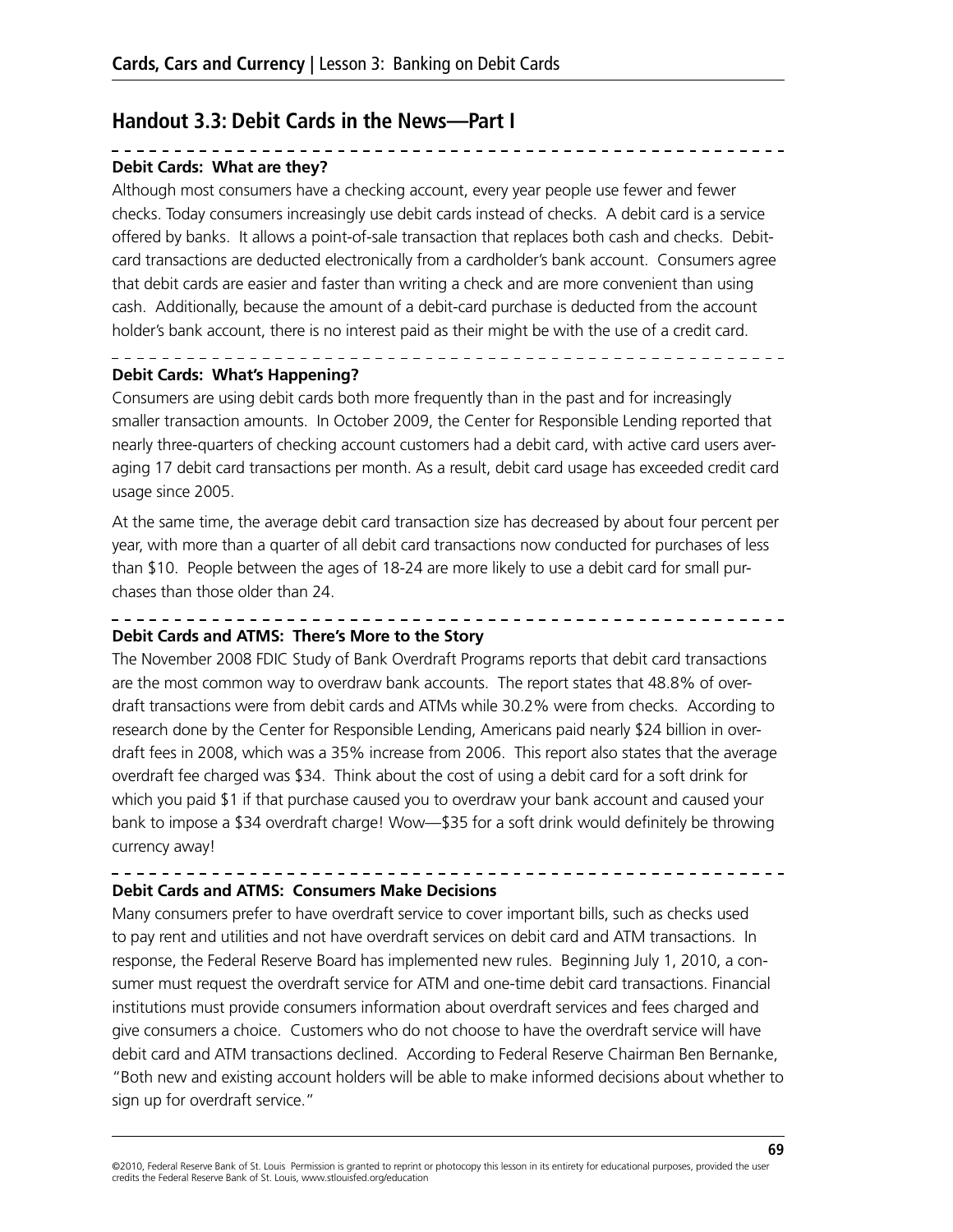### **Handout 3.3: Debit Cards in the News—Part II**

1. Why are debit cards popular with consumers?

2. How has consumer usage of debit cards changed?

3. Where is the danger of "throwing currency away" when using debit cards?

4. How are debit card holders affected by the new Federal Reserve rules?

<sup>©2010,</sup> Federal Reserve Bank of St. Louis Permission is granted to reprint or photocopy this lesson in its entirety for educational purposes, provided the user credits the Federal Reserve Bank of St. Louis, www.stlouisfed.org/education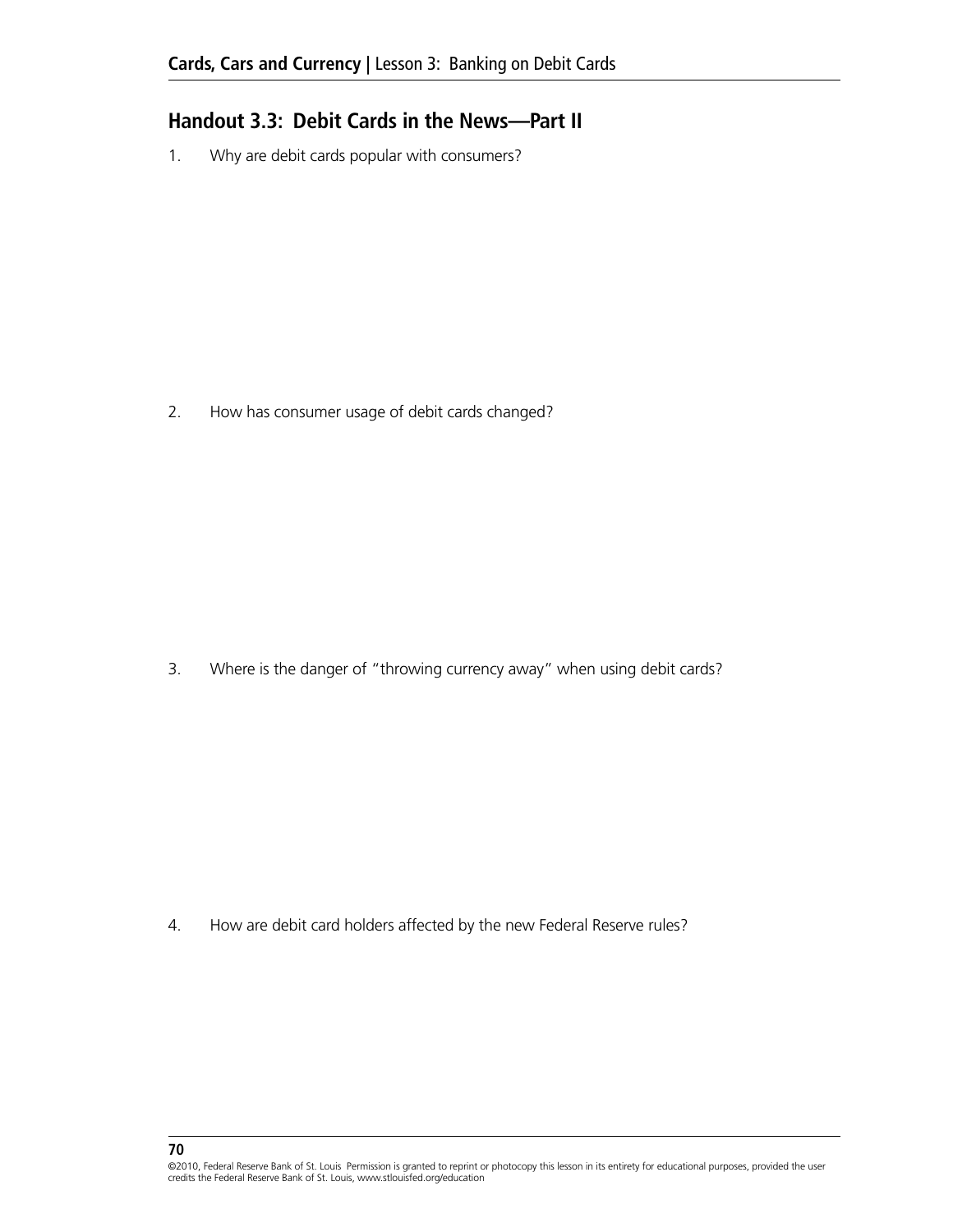### **Handout 3.3: Debit Cards in the News—Part II—Answer Key**

1. Why are debit cards popular with consumers? *(Debit cards are easier and faster than writing checks and are more convenient than using cash. There are no interest fees, and there is no debt to repay.)*

2. How has consumer usage of debit cards changed? *(Consumers are using debit cards both more frequently than in the past and for increasingly smaller transaction amounts.)*

3. Where is the danger of "throwing currency away" when using debit cards? *(People throw currency away when they incur overdraft charges.)*

4. How are debit card holders affected by the new Federal Reserve rules? *(Consumers will have to choose to have the overdraft service on debit cards and ATM transactions. It will not be provided unless a customer "opts" in to the service. If they choose not to have this service, close attention should be given to keeping an accurate bank balance to avoid having transactions declined. If they choose to have this service, close attention should be given to keeping an accurate bank balance to avoid overdraft fees.)*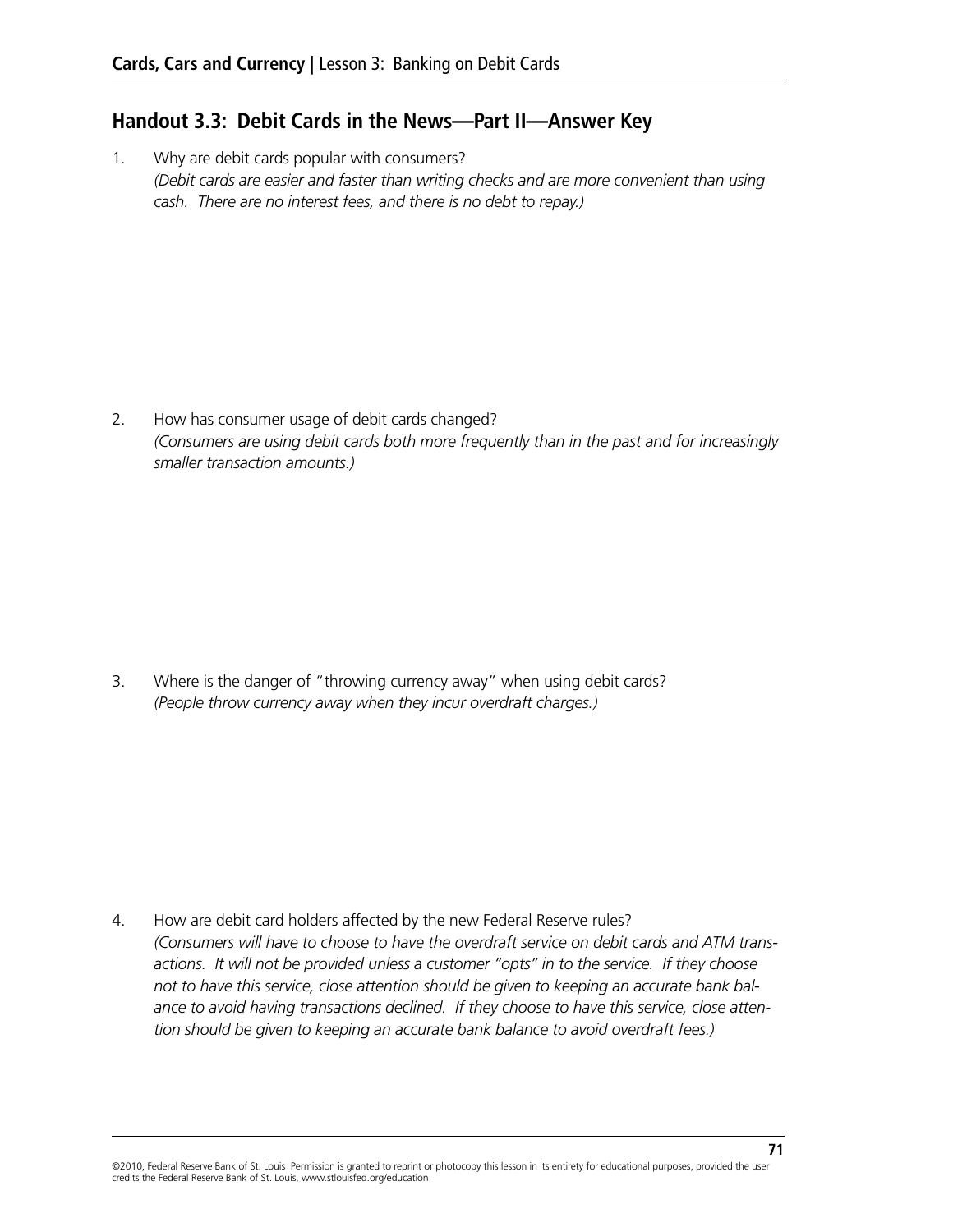### **Handout 3.4: Jane's Bank Account**

Jane has a job at The Happy Diner. When she gets paid, she deposits her paycheck in her checking account at XYZ Bank. Jane chose this bank for her checking account because she is a student, and this bank provides free checking to students. This means the bank does not charge any monthly service fee on a checking account, although there is a \$35 fee for any overdrafts. The bank also provides a free debit card to use with the checking account. Jane likes the idea of being able to write checks and use a debit card from the same account. She thinks having a debit card is much more convenient than having a credit card. First of all, there is no monthly statement to worry about paying because purchase amounts come directly out of her bank account. She does not have to be concerned about paying the interest fees that are associated with a credit card. She has read that some of the interest rates on credit cards can be very high.

Jane has a bank-account register, but she has not kept it up to date. Usually, because the bank sends her a statement at the end of each month, she looks at the ending balance on the bank statement to see how much money she has in her account. Knowing that she had \$468.75 in her account on the bank statement she received on March 1, she was confident that she could pay her normal bills using checks—car payment, insurance payment on the car, gas for the car and cell phone bill. For most other things, she would use her debit card because the amount was usually small, and it was more convenient than writing more checks.

#### **Problem:**

Jane had several transactions for March. Refer to the transactions below and record them in her bank-account register to find her ending balance. To record the transactions, use the information given for checks. Use the abbreviations "DC" for a debit card purchase and "DEP" for a deposit. If the transaction is an expense that will be deducted from Jane's account, record it in the "Debit" column. If the transaction is a deposit and will be added to Jane's account, record it in the "Credit" column. In the event that Jane is overdrawn, use the abbreviation "OD" and deduct the overdraft fee. Record any overdrafts in the Debit column.

#### **March Transactions for Jane**

| March 10 - Jane wrote check number 204 to ABC Finance Company for \$410.00.          |
|--------------------------------------------------------------------------------------|
| March 16 - Jane deposited her paycheck from The Happy Diner for \$250.00.            |
| March 16 — Jane wrote check number 205 to FGH Insurance Company for \$178.00.        |
| March 17 — Jane used her debit card for an \$11 purchase at a fast food restaurant.  |
| March 17 — Jane used her debit card for a \$17.00 purchase at the drug store.        |
| March 18 - Jane wrote check number 206 to Cell Talk for \$54.00.                     |
| March 19 — Jane used her debit card for a \$12.00 purchase at a discount store.      |
| March 20 — Jane wrote check number 207 to the gas station for \$36.00.               |
| March 25 - Jane used her debit card for a \$2.50 purchase at a fast-food restaurant. |
| March 26 — Jane used her debit card for a \$3.00 purchase of school supplies.        |

<sup>©2010,</sup> Federal Reserve Bank of St. Louis Permission is granted to reprint or photocopy this lesson in its entirety for educational purposes, provided the user credits the Federal Reserve Bank of St. Louis, www.stlouisfed.org/education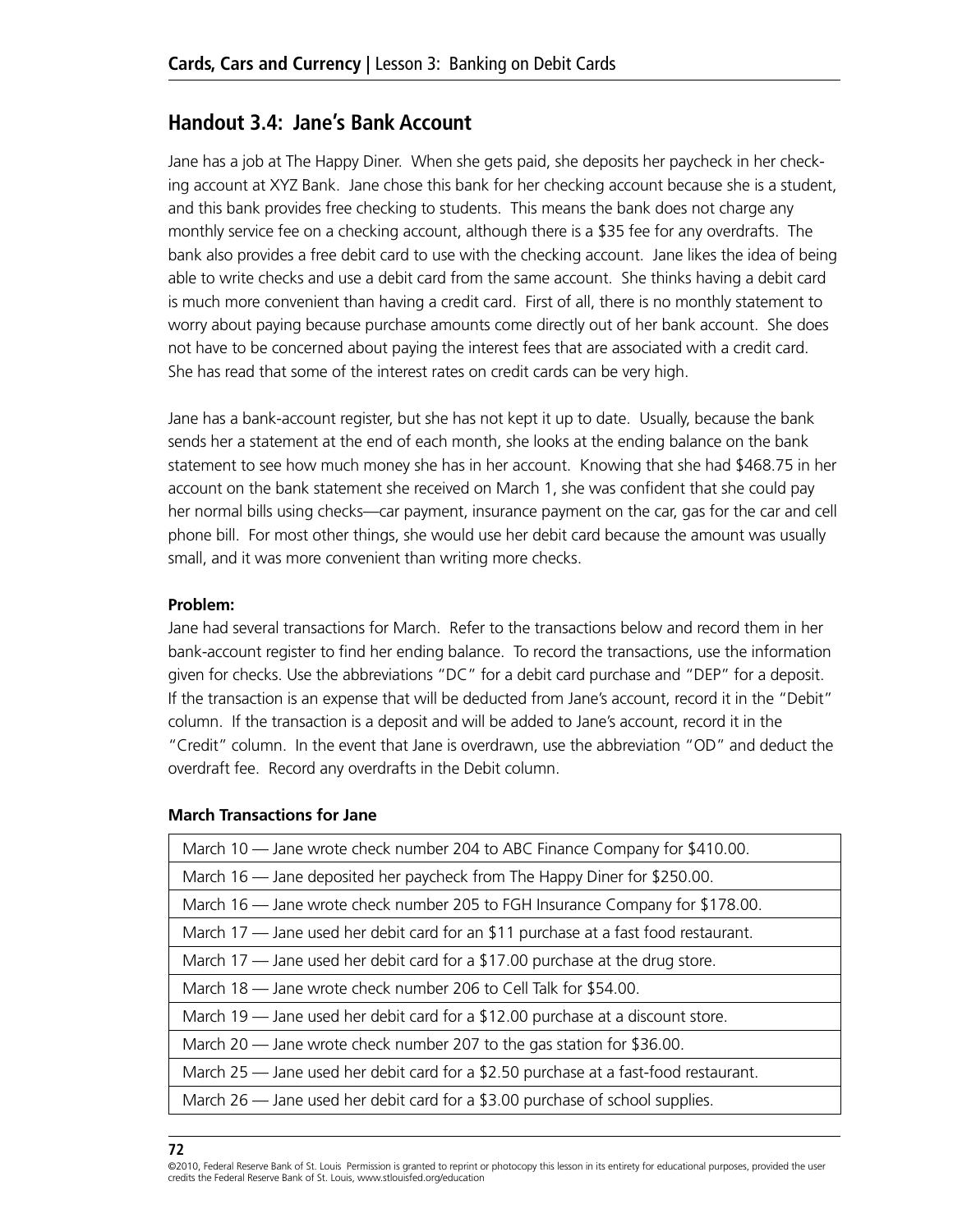# **Handout 3.5: Jane's Bank Account Register**

| <b>Jane's Bank Account Register</b> |      |                         |  |                                           |  |                        |         |    |
|-------------------------------------|------|-------------------------|--|-------------------------------------------|--|------------------------|---------|----|
| Check<br>Number                     | Date | Transaction Description |  | Payment, Fee,<br>Withdrawal,<br>Debit (-) |  | Deposit,<br>Credit (+) | Balance |    |
|                                     |      |                         |  |                                           |  |                        |         |    |
|                                     |      | Beginning balance       |  |                                           |  |                        | \$468   | 75 |
|                                     |      |                         |  |                                           |  |                        |         |    |
|                                     |      |                         |  |                                           |  |                        |         |    |
|                                     |      |                         |  |                                           |  |                        |         |    |
|                                     |      |                         |  |                                           |  |                        |         |    |
|                                     |      |                         |  |                                           |  |                        |         |    |
|                                     |      |                         |  |                                           |  |                        |         |    |
|                                     |      |                         |  |                                           |  |                        |         |    |
|                                     |      |                         |  |                                           |  |                        |         |    |
|                                     |      |                         |  |                                           |  |                        |         |    |
|                                     |      |                         |  |                                           |  |                        |         |    |
|                                     |      |                         |  |                                           |  |                        |         |    |
|                                     |      |                         |  |                                           |  |                        |         |    |
|                                     |      |                         |  |                                           |  |                        |         |    |
|                                     |      |                         |  |                                           |  |                        |         |    |
|                                     |      |                         |  |                                           |  |                        |         |    |
|                                     |      |                         |  |                                           |  |                        |         |    |
|                                     |      |                         |  |                                           |  |                        |         |    |
|                                     |      |                         |  |                                           |  |                        |         |    |
|                                     |      |                         |  |                                           |  |                        |         |    |
|                                     |      |                         |  |                                           |  |                        |         |    |
|                                     |      |                         |  |                                           |  |                        |         |    |
|                                     |      |                         |  |                                           |  |                        |         |    |
|                                     |      |                         |  |                                           |  |                        |         |    |
|                                     |      |                         |  |                                           |  |                        |         |    |
|                                     |      |                         |  |                                           |  |                        |         |    |
|                                     |      |                         |  |                                           |  |                        |         |    |
|                                     |      |                         |  |                                           |  |                        |         |    |
|                                     |      |                         |  |                                           |  |                        |         |    |
|                                     |      |                         |  |                                           |  |                        |         |    |
|                                     |      |                         |  |                                           |  |                        |         |    |

©2010, Federal Reserve Bank of St. Louis Permission is granted to reprint or photocopy this lesson in its entirety for educational purposes, provided the user<br>credits the Federal Reserve Bank of St. Louis, www.stlouisfed.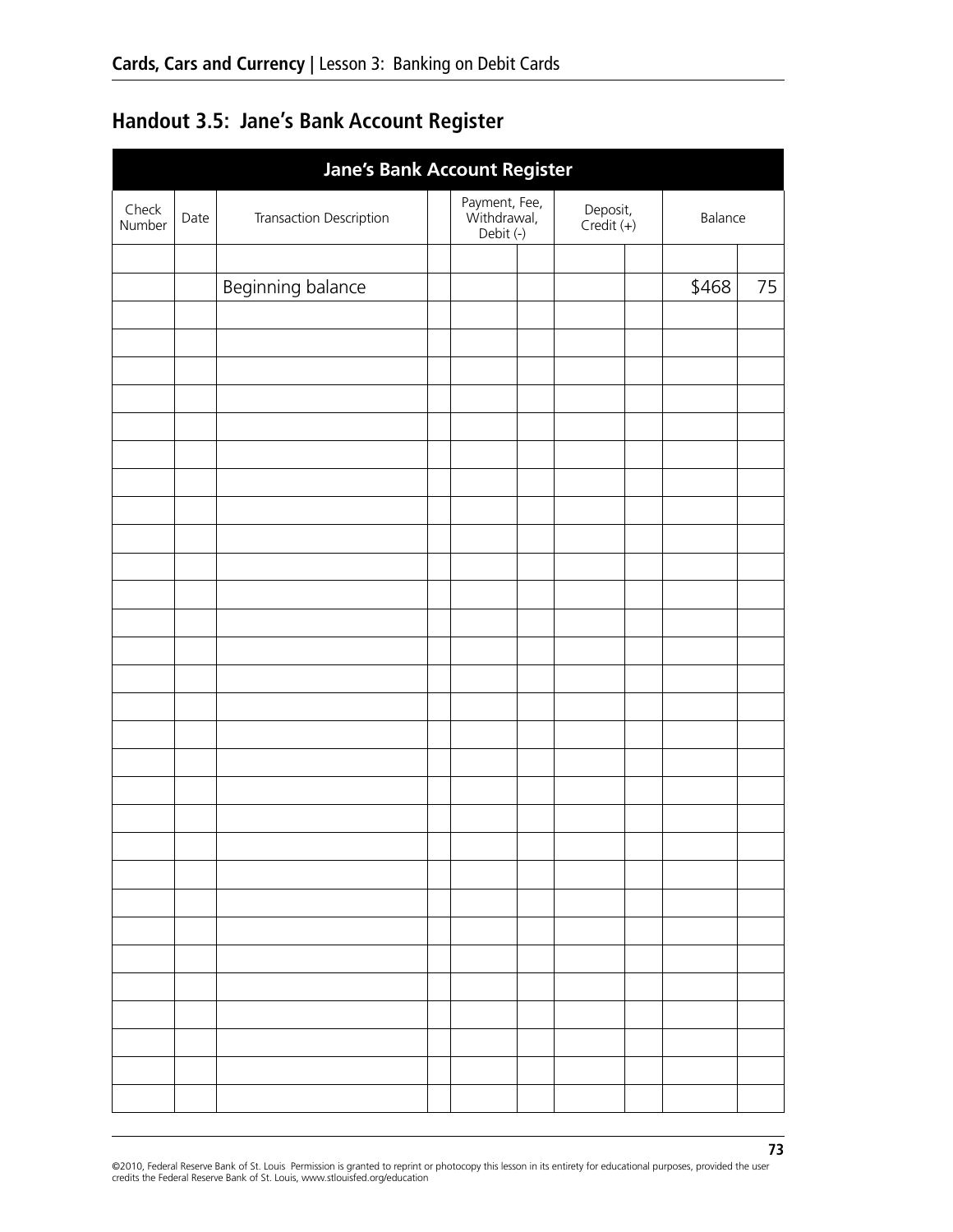| <b>Jane's Bank Account Register</b> |      |                            |  |                                           |        |                          |    |          |    |
|-------------------------------------|------|----------------------------|--|-------------------------------------------|--------|--------------------------|----|----------|----|
| Check<br>Number                     | Date | Transaction Description    |  | Payment, Fee,<br>Withdrawal,<br>Debit (-) |        | Deposit,<br>$Credit (+)$ |    | Balance  |    |
|                                     |      | Beginning balance          |  |                                           |        |                          |    | \$468    | 75 |
| 204                                 | 3/10 | <b>ABC Finance Company</b> |  | \$410                                     | 00     |                          |    | \$58     | 75 |
| Dep                                 | 3/16 | The Happy Diner            |  |                                           |        | \$250                    | 00 | \$308    | 75 |
| 205                                 | 3/16 | FGH Insurance              |  | \$178                                     | 00     |                          |    | \$130    | 75 |
| DC                                  | 3/17 | Purchase                   |  | \$11                                      | 00     |                          |    | \$119    | 75 |
| DC                                  | 3/17 | Purchase                   |  | \$17                                      | 00     |                          |    | \$102    | 75 |
| 206                                 | 3/18 | Cell Talk                  |  | \$54                                      | 00     |                          |    | \$48     | 75 |
|                                     |      |                            |  |                                           |        |                          |    |          |    |
| DC                                  | 3/19 | Purchase                   |  | \$12                                      | 00     |                          |    | \$36     | 75 |
| 207                                 | 3/20 | Gas station                |  | \$36                                      | 00     |                          |    | \$       | 75 |
| DC                                  | 3/25 | Purchase                   |  | \$2                                       | 50     |                          |    | $-51$    | 75 |
| $\mathsf{OD}$                       |      | 3/25   Overdraft fee       |  | \$35                                      | $00\,$ |                          |    | $-$ \$36 | 75 |
| DC                                  | 3/26 | Purchase                   |  | \$3                                       | 00     |                          |    | $-$ \$39 | 75 |
| OD                                  | 3/26 | Overdraft fee              |  | \$35                                      | 00     |                          |    | $-1574$  | 75 |
|                                     |      |                            |  |                                           |        |                          |    |          |    |
|                                     |      |                            |  |                                           |        |                          |    |          |    |
|                                     |      |                            |  |                                           |        |                          |    |          |    |

## **Handout 3.5: Jane's Bank Account Register—Answer Key**

#### **74**

©2010, Federal Reserve Bank of St. Louis Permission is granted to reprint or photocopy this lesson in its entirety for educational purposes, provided the user credits the Federal Reserve Bank of St. Louis, www.stlouisfed.org/education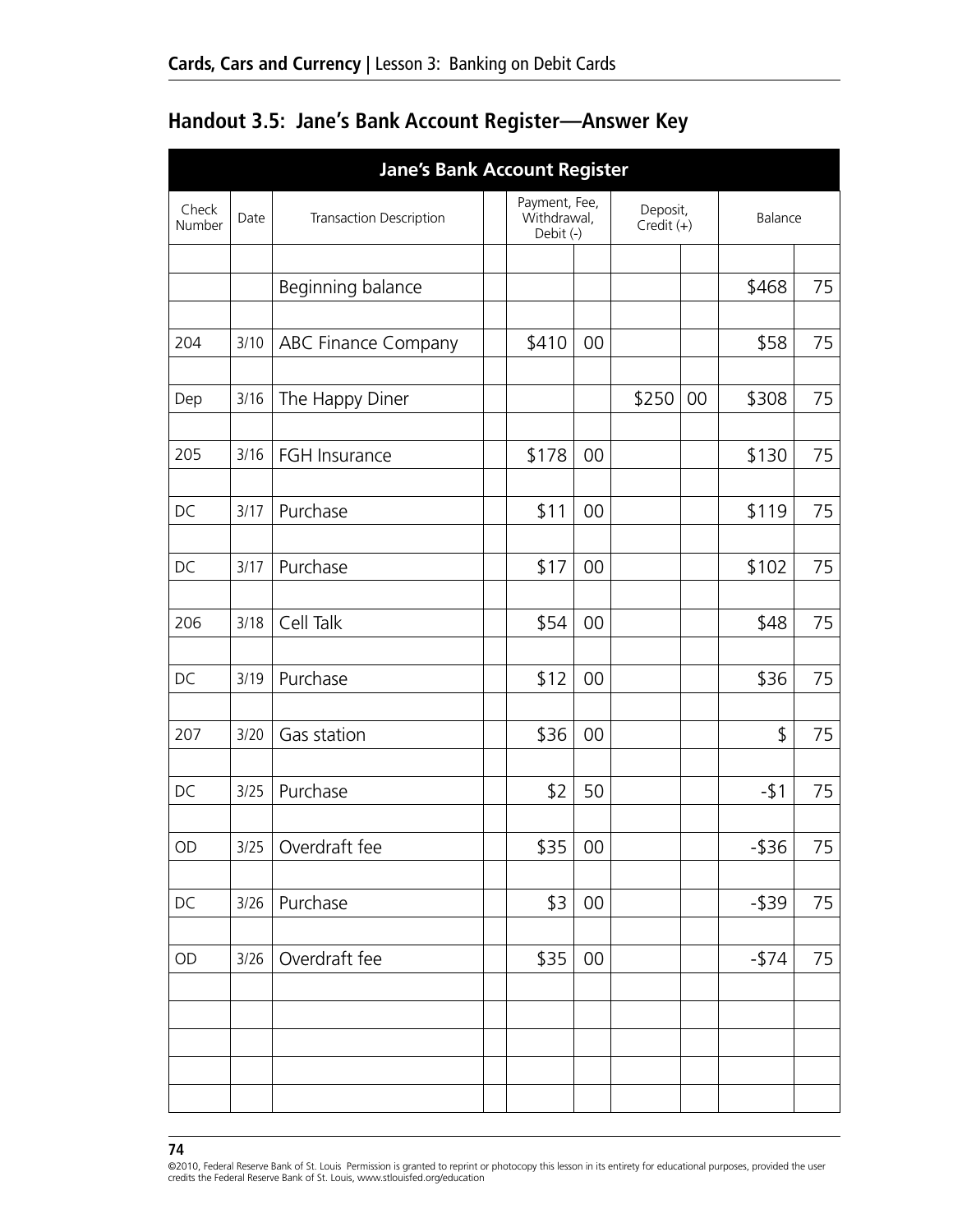### **Handout 3.6: Analyzing Jane's Transactions**

**Directions:** After completing Jane's bank account register, answer the following questions:

- 1. What problems could have been prevented if Jane had recorded all transactions in her bank account in a timely manner?
- 2. How much, if any, currency did Jane end up "throwing away" because of overdraft fees?
- 3. On March 25, Jane used her debit card to buy food at a fast-food restaurant. How much did this transaction actually cost Jane?
- 4. On March 26, Jane used her debit card to purchase school supplies. How much did this transaction actually cost Jane?
- 5. If no other transactions occur before the April bank statement, what will Jane's beginning balance be on the April bank statement?
- 6. How many debits did Jane make from March 10 through March 26?
- 7. What was the total dollar amount of all debits made from Jane's account from March 10 through March 26?
- 8. How many credits were made to Jane's account from March 10 through March 26?
- 9. What was the total dollar amount of all credits made to Jane's account from March 10 through March 26?
- 10. How does responsibility relate to using a debit card?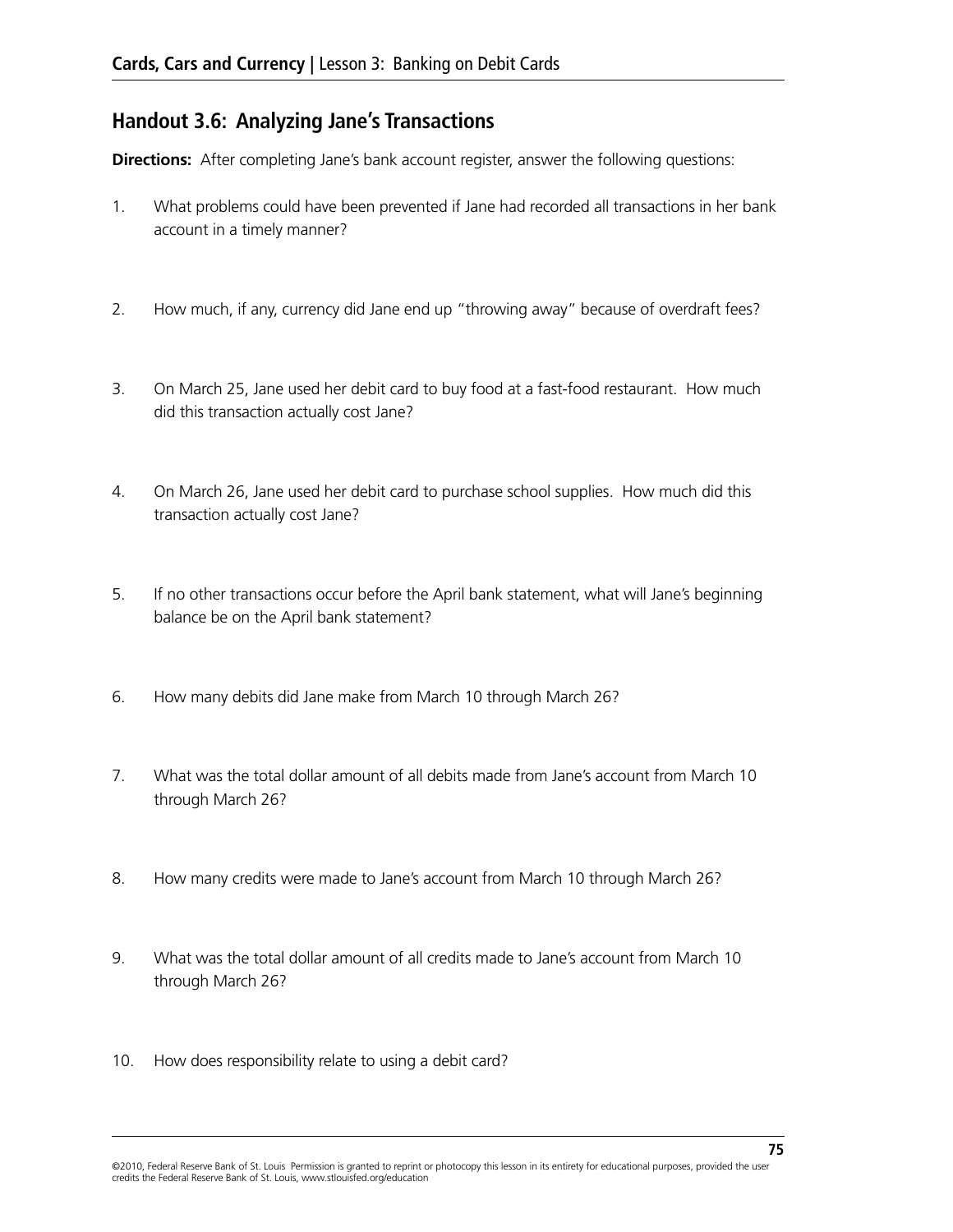### **Handout 3.6: Analyzing Jane's Transactions—Answer Key**

**Directions:** After completing Jane's bank account register, answer the following questions:

- 1. What problems could have been prevented if Jane had recorded all transactions in her bank account in a timely manner? *(She would have known that she had only 75 cents left in her account after writing the check to the gas station on March 20. She could have prevented two overdrafts.)*
- 2. How much, if any, currency did Jane end up "throwing away" because of overdraft fees? *(\$35 + \$35 = \$70.00 currency "thrown away" because of overdraft fees)*
- 3. On March 25, Jane used her debit card to buy food at a fast-food restaurant. How much did this transaction actually cost Jane? *(\$2.50 + \$35 overdraft fee = \$37.50)*
- 4. On March 26, Jane used her debit card to purchase school supplies. How much did this transaction actually cost Jane? *(\$3.00 + \$35.00 overdraft fee = \$38.00)*
- 5. If no other transactions occur before the April bank statement, what will Jane's beginning balance be on the April bank statement? *(-\$74.75*)
- 6. How many debits did Jane make from March 10 through March 26? *(nine)*
- 7. What was the total dollar amount of all debits made from Jane's account from March 10 through March 26? *(\$793.50)*
- 8. How many credits were made to Jane's account from March 10 through March 26? *(one)*
- 9. What was the total dollar amount of all credits made to Jane's account from March 10 through March 26? *(\$250.00)*
- 10. How does responsibility relate to using a debit card? *(A person must be responsible in recording all debits and credits in a bank-account register; otherwise there may be overdrafts and fees.)*

<sup>©2010,</sup> Federal Reserve Bank of St. Louis Permission is granted to reprint or photocopy this lesson in its entirety for educational purposes, provided the user credits the Federal Reserve Bank of St. Louis, www.stlouisfed.org/education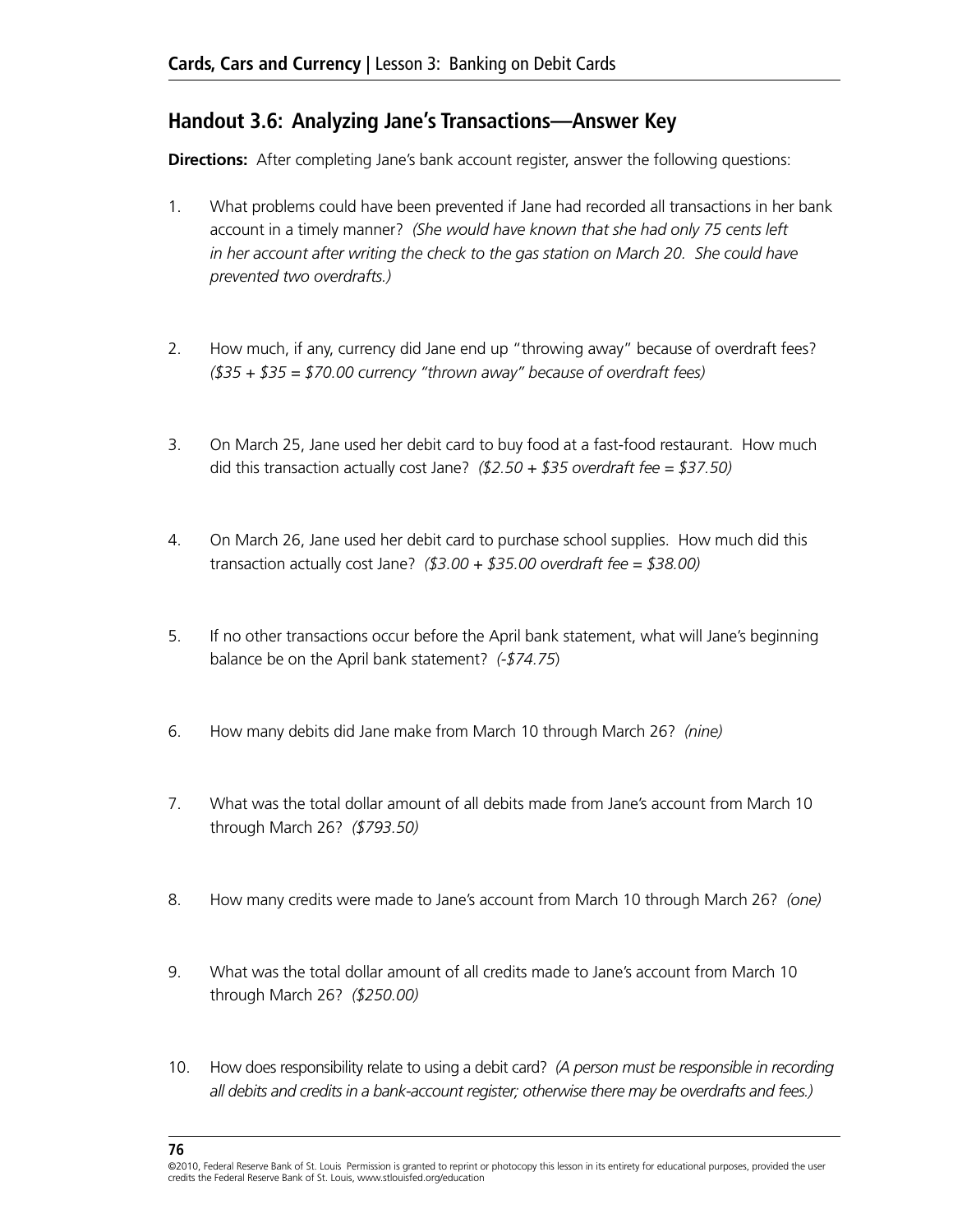### **Handout 3.7: Debit Card Survey**

1. Do you use a debit card? Yes \_\_\_\_\_\_\_ No \_\_\_\_\_

2. How many times a week do you use a debit card?

| Fewer than five times | Five times or more |
|-----------------------|--------------------|
|                       |                    |

3. What would you estimate the average dollar amount of each transaction is on your debit card?

\$10 or less \_\_\_\_\_\_\_\_\_\_\_\_

More than \$10, less than \$50 \_\_\_\_\_\_\_\_\_\_\_

\$50 or more \_\_\_\_\_\_\_\_\_\_

4. What are the benefits of using a debit card?

5. What are the disadvantages of using a debit card?

6. Have you ever been overdrawn at your bank as a result of using your debit card?

Yes \_\_\_\_\_\_\_ No \_\_\_\_\_

7. Estimate the percentage of use for each method of payment when making an in-store transaction. (The sum of all methods of payment should be 100 percent.)

credit card and a debit card check cash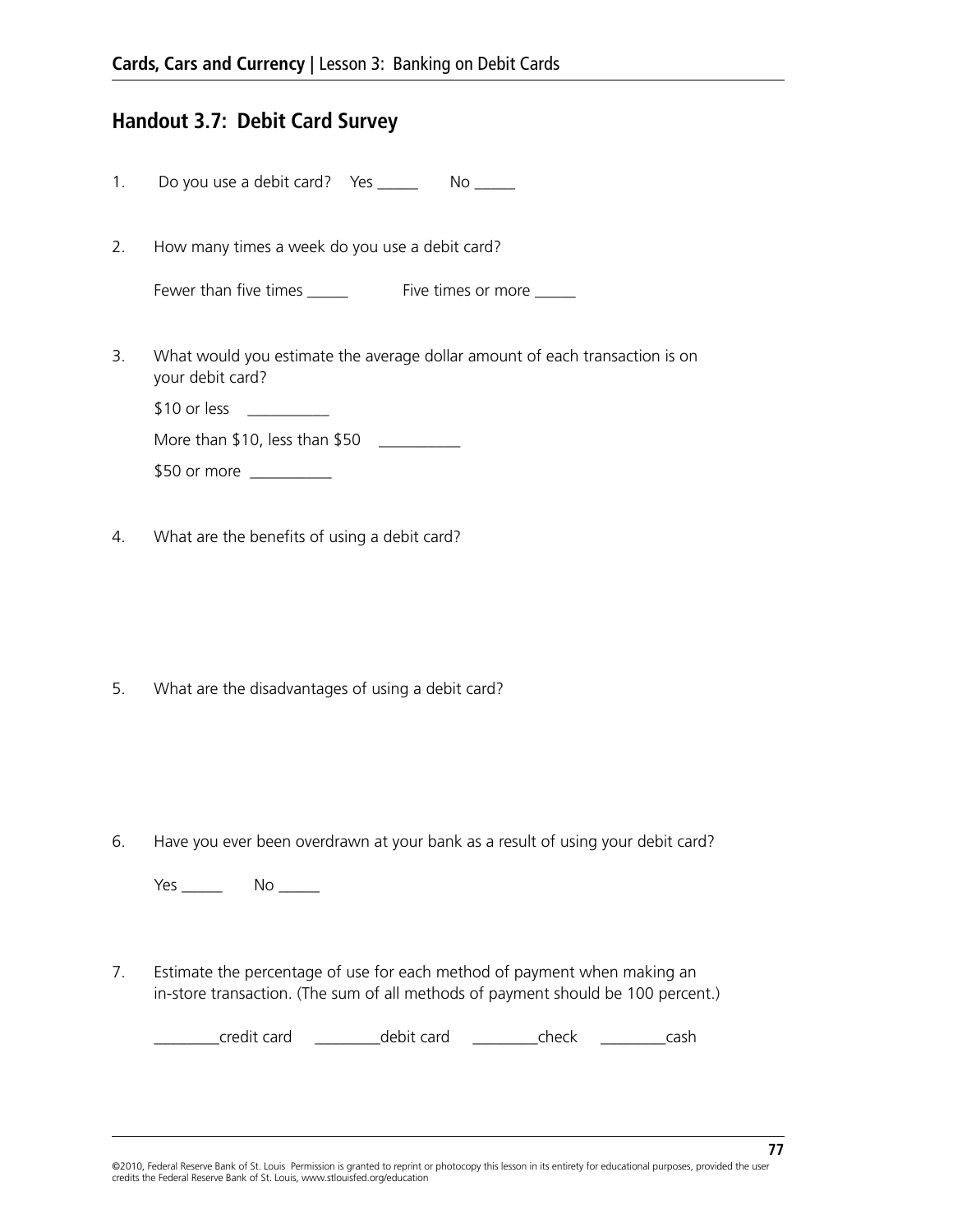### **Handout 3.8: The Pros and Cons of Debit Cards**





#### **78**

©2010, Federal Reserve Bank of St. Louis Permission is granted to reprint or photocopy this lesson in its entirety for educational purposes, provided the user credits the Federal Reserve Bank of St. Louis, www.stlouisfed.org/education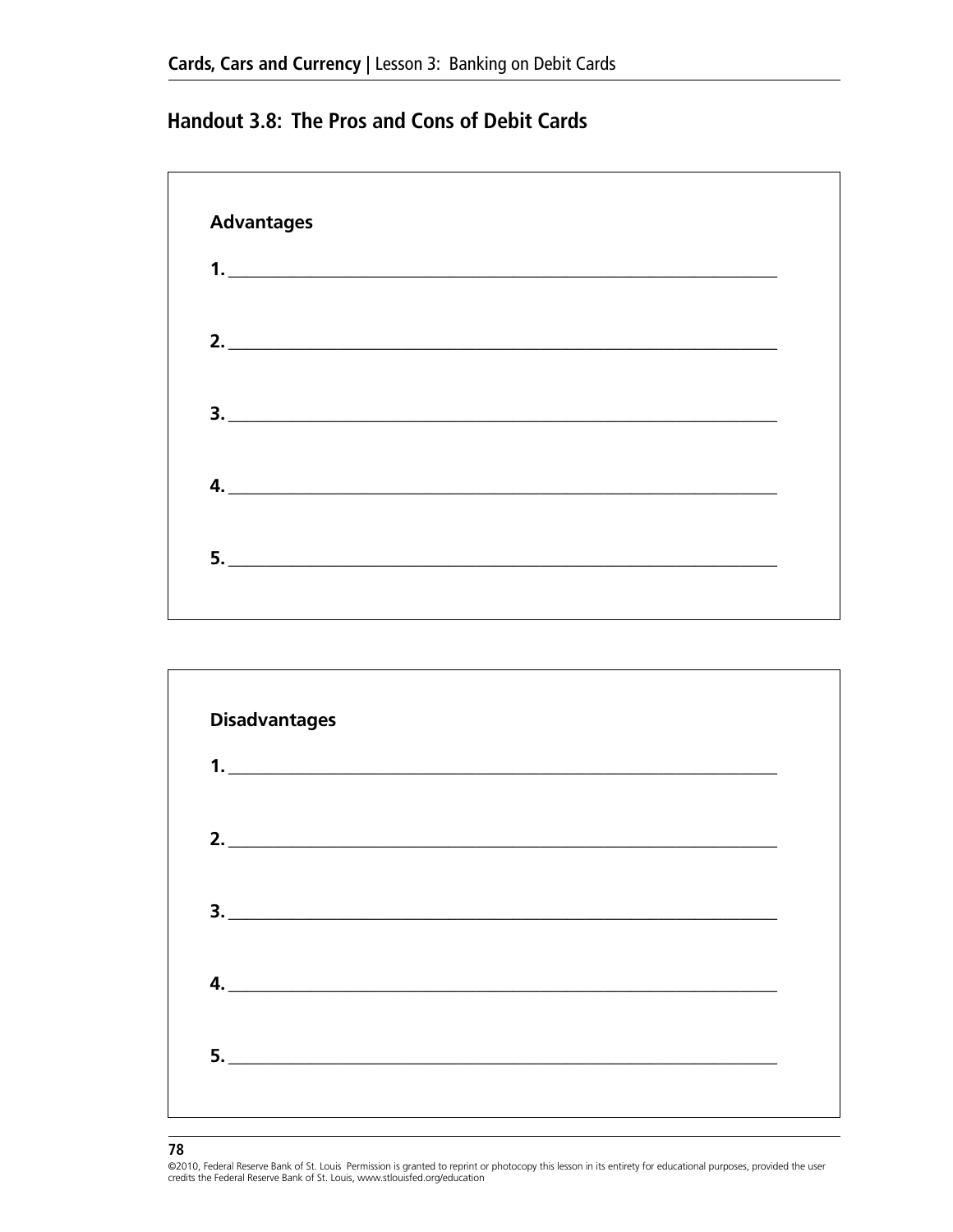## **Handout 3.9: The Pros and Cons of Credit Cards**





©2010, Federal Reserve Bank of St. Louis Permission is granted to reprint or photocopy this lesson in its entirety for educational purposes, provided the user credits the Federal Reserve Bank of St. Louis, www.stlouisfed.org/education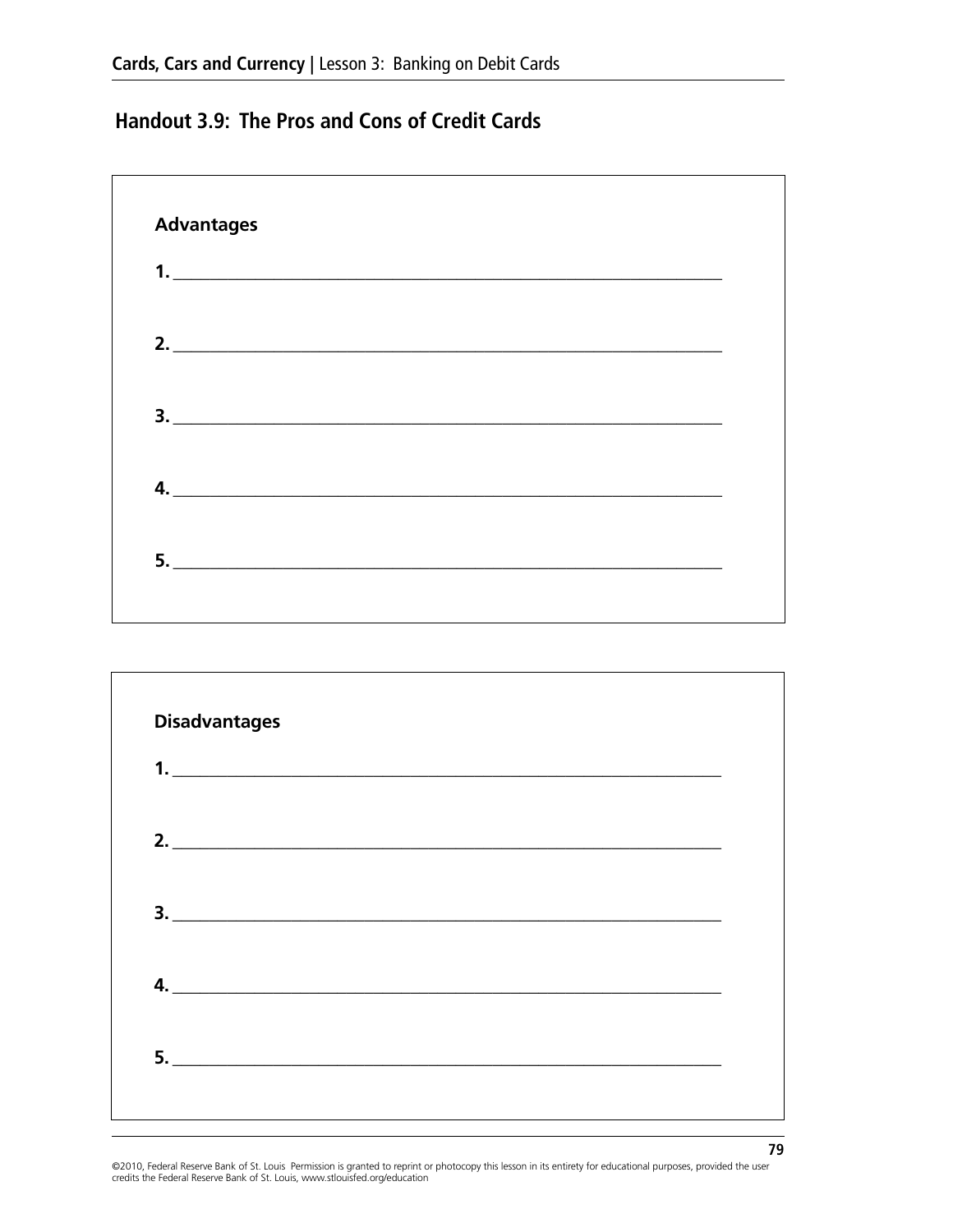### **Handout 3.10: Debit or Credit**

When you use this card to order expensive furniture by phone, and it never arrives, and the furniture company cannot be located, the card company must remove the questionable charge from your bill while it investigates the charges. When you use this card to order expensive furniture by phone, and it never arrives, and the furniture company cannot be located, the money will be taken from your bank account by the company, and your bank does not have an obligation to investigate. When you use this card you will not have to pay interest charges. When you use this card you can have an interest-free loan when the full balance is paid off at the end of the billing period. When you use this card you are liable for no more than \$50 if fraud occurs, according to federal law. This card is a convenient form of borrowing with a revolving line of credit. A consumer used this card to purchase \$84.85 and one year later owed \$365.79 on this account because of fees and penalties that were added to the account. This card is a service offered by banks and is used for a point-of-sale transaction. It replaces both cash and checks.

<sup>©2010,</sup> Federal Reserve Bank of St. Louis Permission is granted to reprint or photocopy this lesson in its entirety for educational purposes, provided the user credits the Federal Reserve Bank of St. Louis, www.stlouisfed.org/education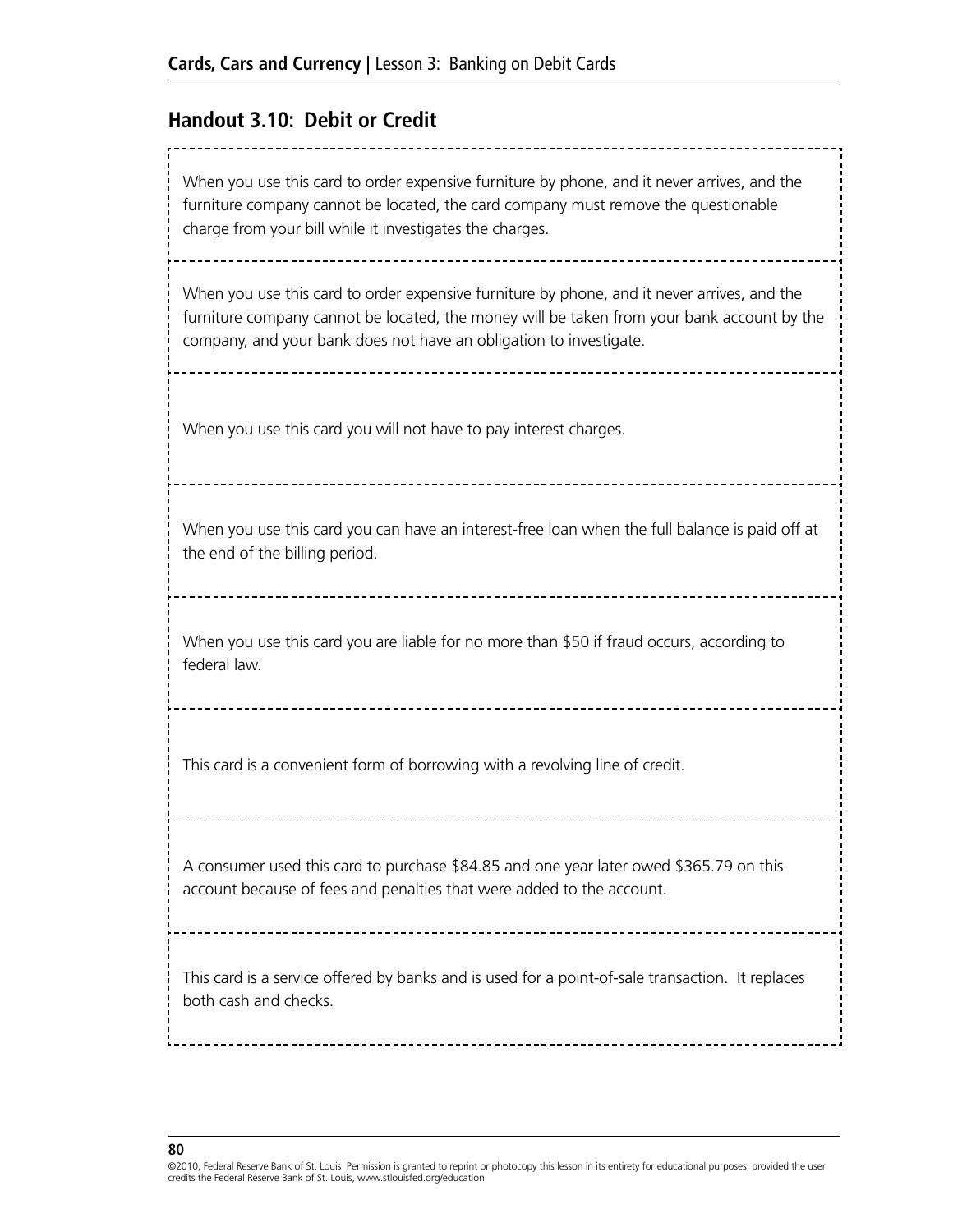# **Handout 3.10: Debit or Credit—Answer Key**

| When you use this card to order expensive furniture by phone, and it never arrives, and the<br>furniture company cannot be located, the card company must remove the questionable<br>charge from your bill while it investigates the charges. (credit card)                  |
|------------------------------------------------------------------------------------------------------------------------------------------------------------------------------------------------------------------------------------------------------------------------------|
| When you use this card to order expensive furniture by phone, and it never arrives, and the<br>furniture company cannot be located, the money will be taken from your bank account by the<br>company, and your bank does not have an obligation to investigate. (debit card) |
| When you use this card you will not have to pay interest charges. (debit card)                                                                                                                                                                                               |
| When you use this card you can have an interest-free loan when the full balance is paid off at<br>the end of the billing period. (credit card)                                                                                                                               |
| When you use this card you are liable for no more than \$50 if fraud occurs, according to<br>federal law. (credit card)                                                                                                                                                      |
| This card is a convenient form of borrowing with a revolving line of credit. (credit card)                                                                                                                                                                                   |
| A consumer used this card to purchase \$84.85 and one year later owed \$365.79 on this<br>account because of fees and penalties that were added to the account. (credit card)                                                                                                |
| This card is a service offered by banks and is used for a point-of-sale transaction It replaces<br>both cash and checks. (debit card)                                                                                                                                        |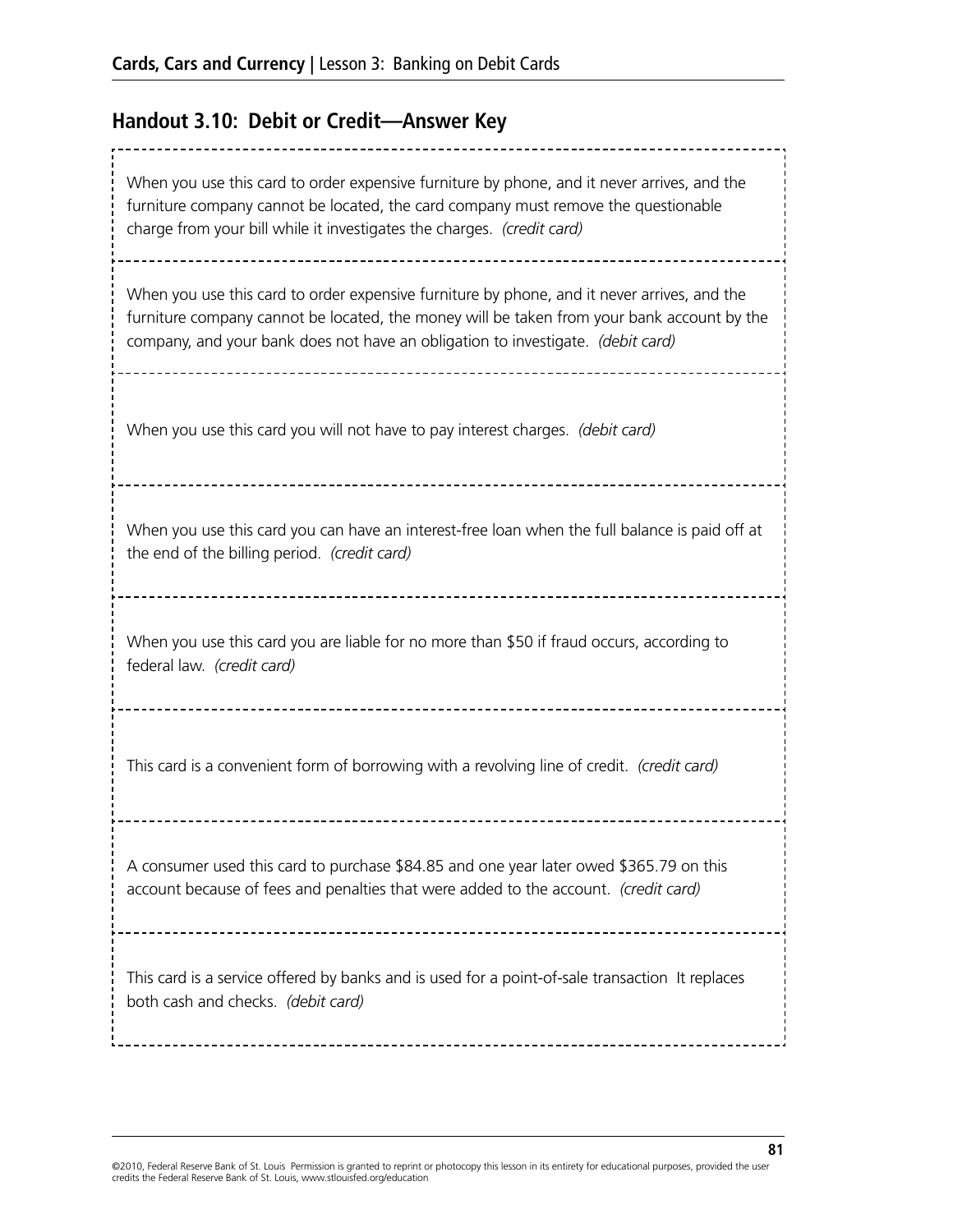| <b>Handout 3.11: Banking on Debit Cards-Part I</b> |  |  |  |  |
|----------------------------------------------------|--|--|--|--|
|----------------------------------------------------|--|--|--|--|

| <b>BANKING ON DEBIT CARDS</b> |                             |               |           |                |  |  |  |
|-------------------------------|-----------------------------|---------------|-----------|----------------|--|--|--|
| debits                        | withdrawal                  | fees          | credits   | debit card     |  |  |  |
| bank                          | deposit                     | <b>ATM</b>    | account   | check          |  |  |  |
| credit card                   | financial<br>responsibility | free          | currency  | bank statement |  |  |  |
| benefit                       | bank-account<br>register    | overdraft fee | decisions | purchase       |  |  |  |
| service                       | checking account            | consumer      | cash      | expenses       |  |  |  |

<sup>©2010,</sup> Federal Reserve Bank of St. Louis Permission is granted to reprint or photocopy this lesson in its entirety for educational purposes, provided the user<br>credits the Federal Reserve Bank of St. Louis, www.stlouisfed.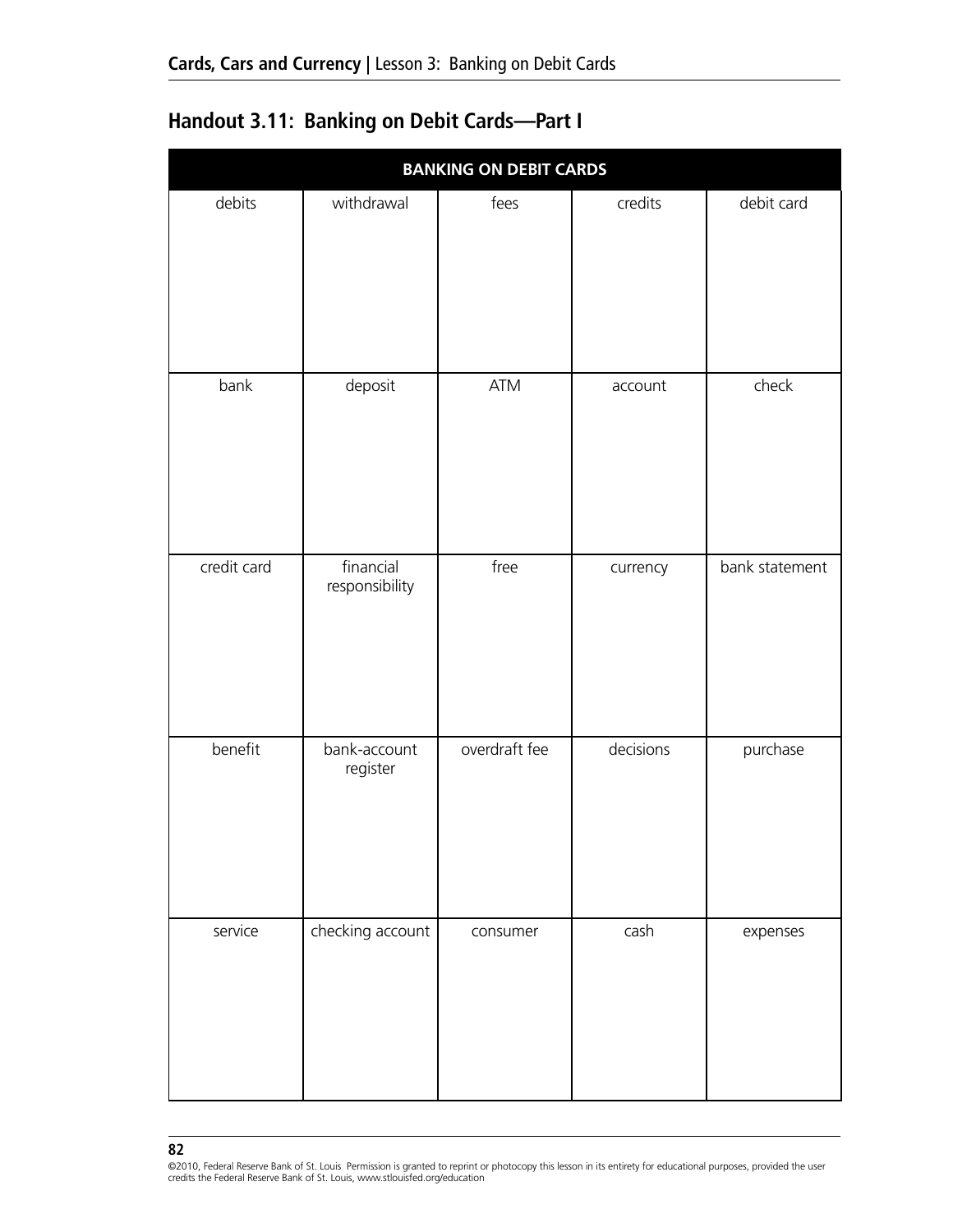# **Handout 3.12: Banking on Debit Cards—Part II**

| <b>BANKING ON DEBIT CARDS</b> |                          |             |                |                  |  |  |  |
|-------------------------------|--------------------------|-------------|----------------|------------------|--|--|--|
| purchase                      | bank-account<br>register | credit card | deposit        | credits          |  |  |  |
| financial<br>responsibility   | ATM                      | check       | debit card     | bank             |  |  |  |
| account                       | withdrawal               | free        | fees           | debits           |  |  |  |
| overdraft fee                 | decisions                | benefit     | bank statement | checking account |  |  |  |
| consumer                      | cash                     | expenses    | service        | currency         |  |  |  |